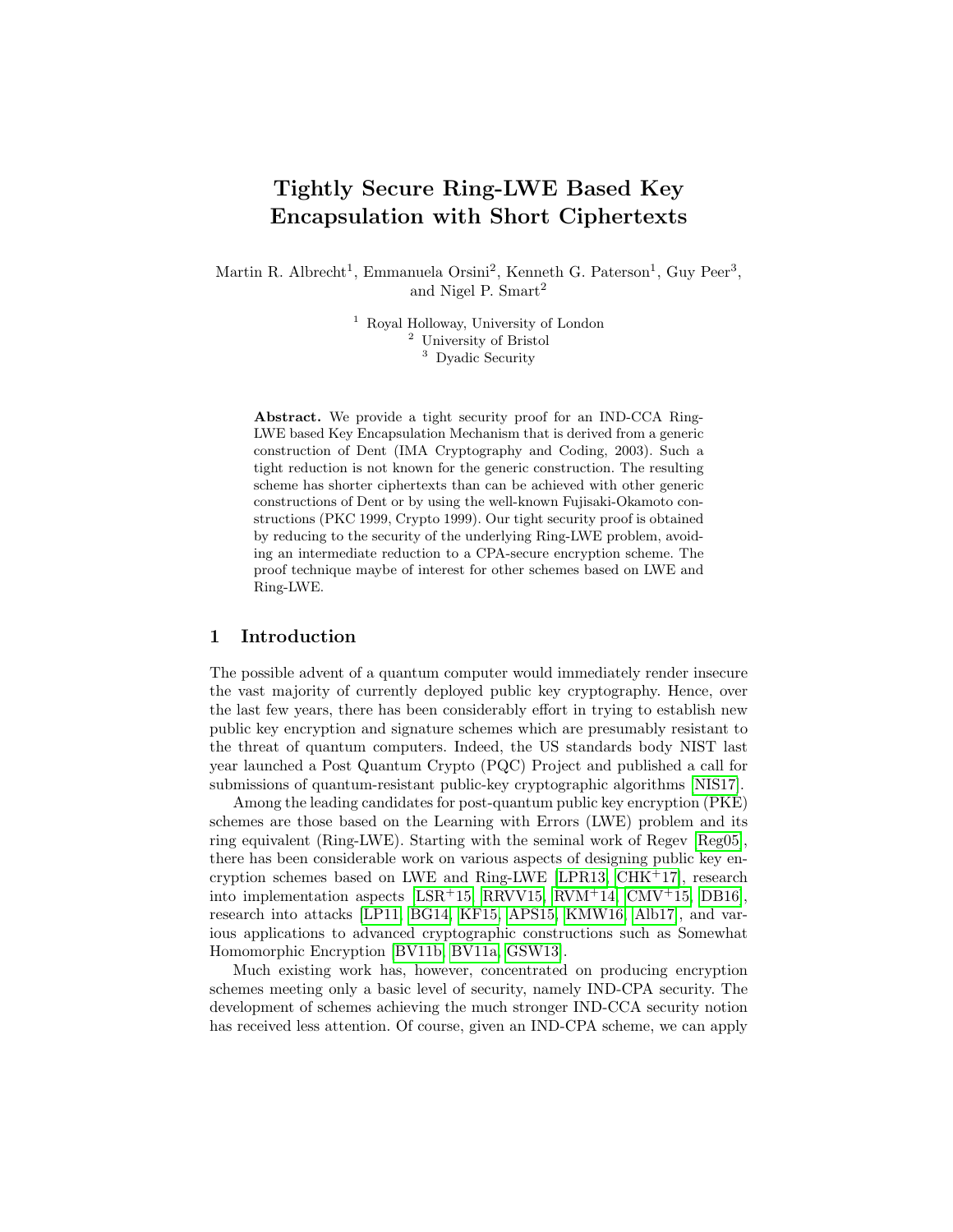a standard off-the-shelf transform to obtain an IND-CCA scheme. For example, the Fujisaki-Okamoto transform in [\[FO99a\]](#page-16-6) constructs an IND-CCA secure public-key encryption scheme (PKE) from an IND-CPA (or even one-way secure) secure PKE, if it is also  $\gamma$ -uniform (see Definition [2\)](#page-8-0). This reduction is tight but comes at the cost of also encrypting, under the IND-CPA PKE, the concaternation of the message and a random seed of  $\lambda$  bits, where  $\lambda$  is the security parameter.<sup>[4](#page-1-0)</sup>

Since public key encryption is not well-suited to the transmission of long messages, public key encryption is often used to transmit a symmetric key, which is then used in a one-time-secure Authenticated Encryption (AE) scheme to encrypt the actual message. This methodology is often called the KEM-DEM paradigm [\[CS03\]](#page-16-7). It only requires the construction of a key encapsulation mechanism (KEM) rather than a full PKE scheme, and this is usually somewhat easier or leads to more efficient solutions than designing or repurposing a PKE scheme. It turns out that there are general constructions for obtaining IND-CCA secure KEMs from weaker primitives.

In the context of producing a KEM, the Fujisaki-Okamoto transform can be applied by setting the "primary message" to be the random KEM key of size  $\lambda$  bits. Thus one obtains a total message size of  $2\lambda$  bits to encrypt under the IND-CPA encryption scheme. However, in LWE schemes the underlying message size directly impacts on the overall ciphertext size and the additional  $\lambda$  bits of random seed produce a ciphertext expansion of at least  $\lambda$  bits.

Dent [\[Den03\]](#page-16-8) provides a veritable smörgåsbord of techniques for constructing KEMs from weakly secure PKE schemes, giving five constructions of IND-CCA secure KEMs in total. His constructions in Tables 1–3 require strong properties from an underlying IND-CPA secure PKE scheme. The construction in Table 4 of [\[Den03\]](#page-16-8) requires OW-CPA security for a starting deterministic PKE scheme. This transformation is attractive, since the reduction given in [\[Den03,](#page-16-8) Theorem 8] is tight. On the other hand, ciphertexts are slightly expanded compared to the starting scheme, since they require the inclusion of an extra hash value (whose size must be at least twice the security parameter). It is possible to de-randomise any IND-CPA secure PKE scheme having large message space to achieve OW-CPA security, e.g. by setting the randomness  $r$  used during encryption as  $r = H(m)$  for some random oracle  $H(\cdot)$ . The proof is a simple exercise. Thus Dent's Table 4 construction can be used with an LWE-style PKE scheme as a starting point, though again with a cost of some ciphertext expansion.

The construction in Table 5 of [\[Den03\]](#page-16-8) and analysed in Theorems 5 and 9 for building IND-CCA secure KEMs is of more interest to us. The construction starts with an OW-CPA secure scheme, but a probabilistic one, and does not introduce any ciphertext overhead. On the other hand, it has a non-tight reduction: the security bound degrades by a factor  $q_D + q_H + q_K$  where  $q_D$  is the number of decryption oracle queries and  $q_K$  resp.  $q_H$  is the number of key derivation resp. hash function queries (both modelled as a random oracle).

<span id="page-1-0"></span><sup>&</sup>lt;sup>4</sup> In a post-quantum scheme the reader should have  $\lambda = 256$  in mind.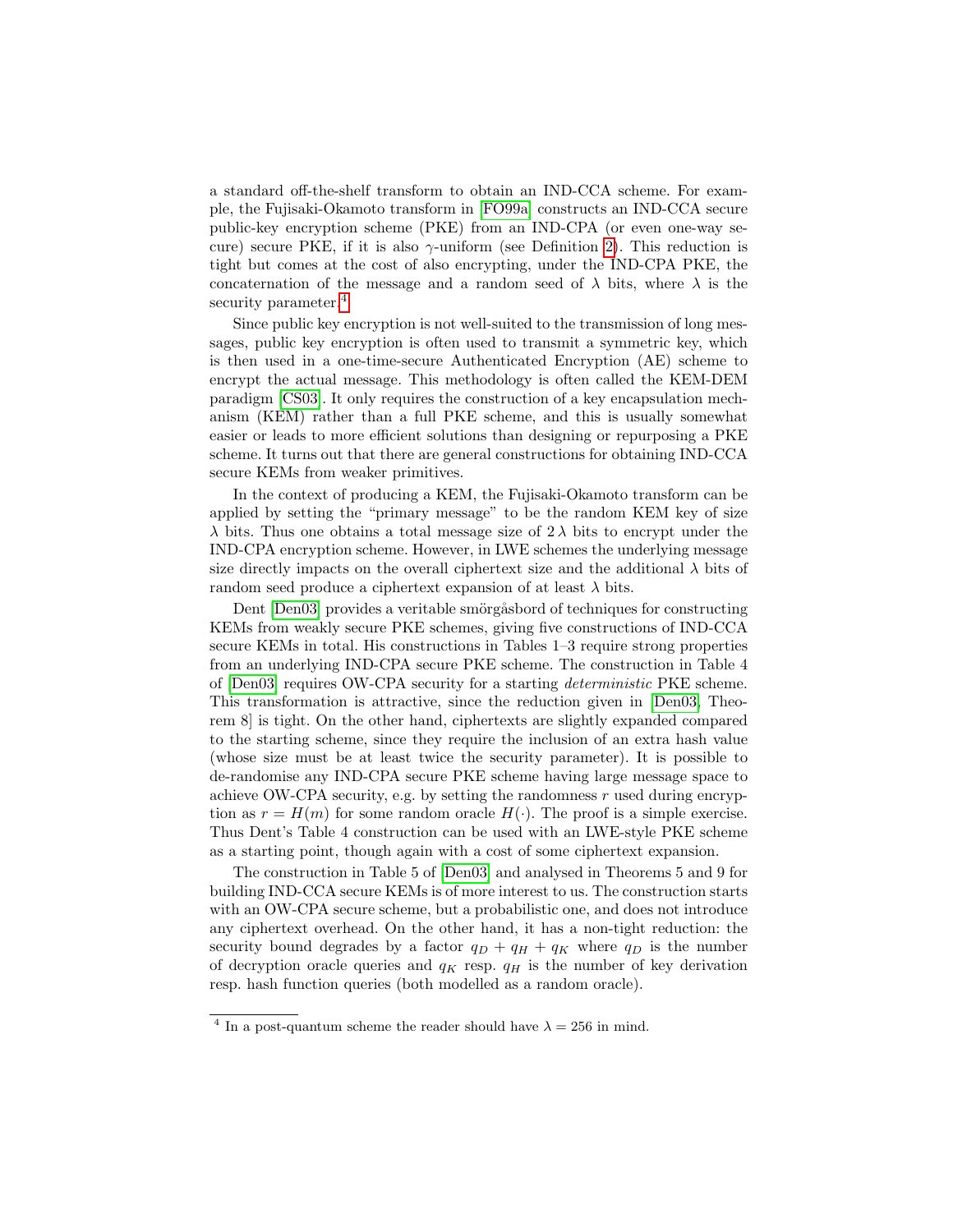In the spirit of a KEM-DEM construction is a second generic transform of Fujisaki and Okamoto, given in [\[FO99b,](#page-16-9) [FO13\]](#page-16-10) (see [\[Pei14\]](#page-17-9) for an application in the context of LWE-based public-key encryption). This yields a hybrid encryption scheme, but it is not in the true KEM-DEM paradigm (since the KEM part depends on the message  $m$ ). The underlying symmetric cipher need not be an AE scheme, but can simply be a one-time pad encryption of the message and the message is used to produce the required randomness for the KEM-like part. The method of [\[FO99b,](#page-16-9) [FO13\]](#page-16-10) has two advantages over [\[FO99a\]](#page-16-6): firstly a one-time pad is more space efficient than an AE scheme; secondly the public key component does not suffer from the ciphertext expansion noted above for LWE based schemes. However, these benefits come at a cost, because the associated security reduction is not tight. In particular, the security bound degrades by a factor of  $q_H$ , the number of queries made to a hash function H, modelled as a random oracle. We note that a tight reduction can be achieved [\[GMMV03\]](#page-16-11), either by making stronger assumptions about the underlying primitives or when the underlying primitive permits plaintext checking.

Having a tight security reduction is a very desirable property in practiceoriented cryptographic primitives. Essentially, the tightness of a reduction determines the strength of the security guarantees provided by the security proof; in concrete security terms, a tight reduction shows that an algorithm breaking the security of the scheme can be used to solve an assumed-to-be-hard problem without any significant increase in the running time or loss in success probability. A tight proof thus ensures that breaking the scheme (within the respective adversarial model) is at least as hard as breaking the alleged hard computational problem. On the other hand, a non-tight reduction can only provide much weaker guarantees, giving rise to the argument that the primitive should be instantiated with larger security parameters in order to account for the non-tightness of the proof.

This discussion and the preceding analysis of Dent's constructions raises the natural question: is it possible to build an IND-CCA secure KEM from simpler primitives with a tight security reduction, and without introducing any ciphertext overhead beyond that of the DEM? In this paper, we provide a positive solution to this question.

To answer the question, we produce a new security analysis for Dent's second construction (as shown in [\[Den03,](#page-16-8) Table 5]) in Section [3.](#page-7-0) The analysis applies to the case where the underlying OW-CPA scheme is instantiated using a specific construction based on lattices associated to polynomial rings, and which is secure under a natural variant of the Ring-LWE assumption. We name the resulting IND-CCA secure KEM as LIMA (for LattIce MAthematics), cf. Section [2](#page-4-0) for details. In contrast to the generic case handled in [\[Den03\]](#page-16-8), our security reduction for the specific scheme is tight. Our proof exploits some weakly homomorphic properties enjoyed by the underlying encryption scheme. Because it is based on applying Dent's second construction to a simpler scheme, LIMA has no ciphertext overhead beyond that simpler scheme. Thus, we find that tightness can be maintained, whilst still using a generic construction which at first sight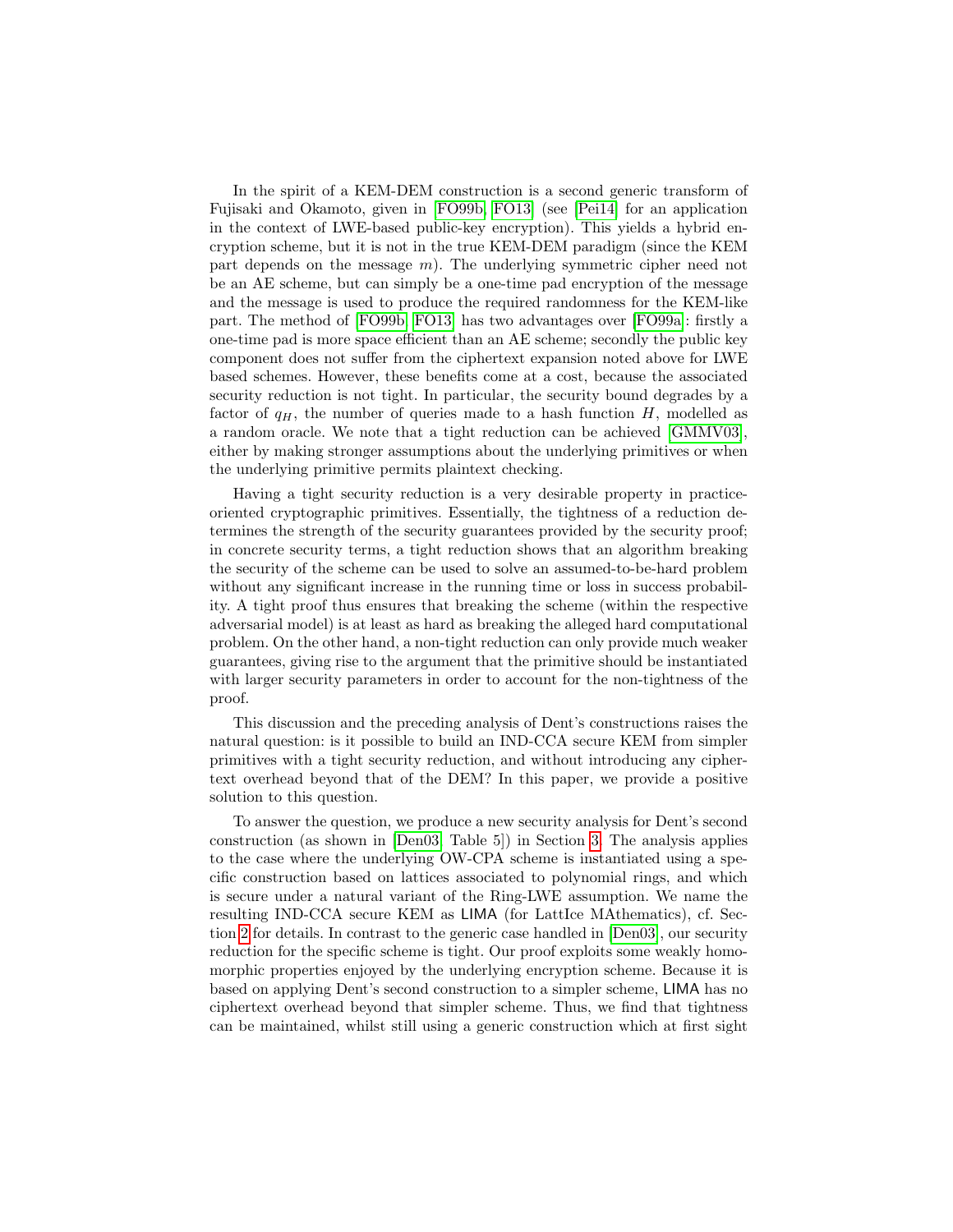appears to be non-tight. Given the increased interest in LWE-based encryption our proof technique may be of interest in other schemes.

In concurrent and independent work, Hofheinz et al. [\[HHK17\]](#page-17-10) have shown that, amongst other things, Dent's second construction can be proven to achieve IND-CCA security in a tight manner, for any starting scheme that is IND-CPA secure (rather than OW-CPA secure as in Dent's original analysis).

We overview the construction of LIMA here. We start from standard Ring-LWE encryption going back to [\[LPR10\]](#page-17-11), based on a polynomial ring of dimension  $N$ , reduced with respect to a modulus  $q$ . The encryption consists of an Ring-LWE sample, consisting of two ring elements  $c_0, c_1$ , and thus has ciphertexts of bitsize  $2 \cdot N \cdot \lceil \log_2 q \rceil$ . For reference, the reader may think of  $N = 1024$  and  $\lceil \log_2 q \rceil = 17$ . Assuming one bit can be encoded per polynomial coefficient, this size can be reduced to  $N \cdot \lceil \log_2 q \rceil + \ell \cdot \lceil \log_2 q \rceil$  for  $\ell$ -bit messages by truncating  $c_0$ . Thus, to transport a  $\lambda$ -bit key, a minimum of  $(N + \lambda) \cdot \lceil \log_2 q \rceil$  bits of ciphertext need to be sent.<sup>[5](#page-3-0)</sup>

In Table [1,](#page-3-1) we compare the tightness and ciphertext expansion of the various constructions mentioned above, as well as in this work. We let  $|AE(m)|$  denote the ciphertext size of a one-time AE encryption of a message  $m$ , which is roughly  $|m| + \lambda'$  where  $\lambda'$  is the space needed for a post-quantum secure authentication code. For the [\[FO99a\]](#page-16-6) scheme we assume that  $|m|$  is too large to be encrypted directly under the transform, and thus the scheme needs to be used in a hybrid format.

| Class Construction                                                          | Ciphertext Size                                                           | Tightness                       |
|-----------------------------------------------------------------------------|---------------------------------------------------------------------------|---------------------------------|
| PKE [FO99a]                                                                 | $(N+2\cdot\lambda)\cdot\ell_q+ \mathsf{AE}(m)  \qquad \varepsilon+\ldots$ |                                 |
| PKE [FO99b, FO13]                                                           | $(N + \lambda) \cdot \ell_q +  m $                                        | $q_H \cdot \varepsilon$         |
| KEM [Den03, Table 4]                                                        | $(N + \lambda) \cdot \ell_a + 2\lambda +  \mathsf{AE}(m) $                | $\varepsilon + \ldots$          |
| KEM [Den03, Table 5]                                                        | $(N + \lambda) \cdot \ell_q +  AE(m) $                                    | $(q_D+q_H+q_K)\cdot\varepsilon$ |
| KEM This work (non-generic) $(N + \lambda) \cdot \ell_q +  \mathsf{AE}(m) $ |                                                                           | $\varepsilon + \ldots$          |

<span id="page-3-1"></span>**Table 1.** Ring-LWE ciphertext sizes for various IND-CCA transforms. We write  $\ell_q$  for  $\lceil \log_2 q \rceil$ .

Note that our security analysis, like all the prior mentioned works, is in the Random Oracle Model (ROM). To fully assess post-quantum security, one should instead analyse security in the Quantum ROM (QROM), as introduced in  $[BDF+11]$  $[BDF+11]$ . In this model, an adversary can make superposition queries to the Random Oracle, possibly giving it much greater power, and invalidating certain classical ROM proof techniques. One way to achieve QROM security for PKE and KEMs is to add extra hash values to ciphertexts, cf. [\[TU16\]](#page-17-12) which does this in the context of the FO transform. This of course increases the ciphertext size

<span id="page-3-0"></span> $5$  More bits can be saved by suppressing the least significant bits of  $c_1$  resp., in this specific case of transmitting a key, by reconciliation [\[DXL12,](#page-16-12) [Pei14\]](#page-17-9).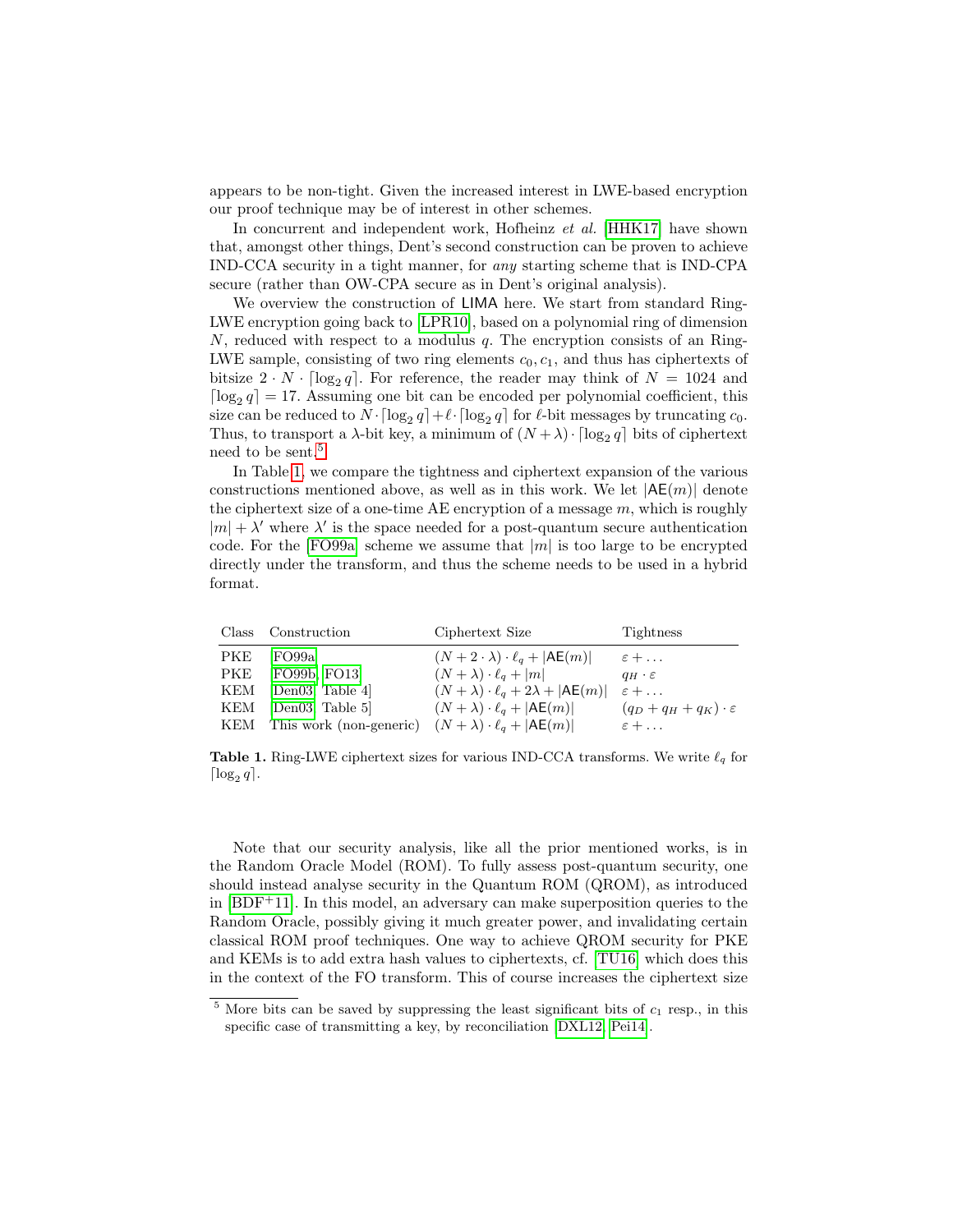and, currently, results in non-tight reductions. It is an important open question whether one can achieve QROM security for a Dent-like KEM construction with a tight reduction and without suffering any ciphertext overhead.

Finally, achieving IND-CCA security also requires handling decryption errors of genuine encryptions. In Ring-LWE systems a validly generated ciphertext may not decrypt correctly if the initial "error term" used to generate the ciphertext is so large that it produces a wrap-around with respect to the modulus  $q$ . There are two ways around this issue; either select  $q$  so large that the probability of this occuring is vanishingly small, i.e.  $2^{-\lambda}$ , or by truncating the distribution used to produce the error term. We note, though, that these two modifications are orthogonal to the refined security proof of Dent's construction given in this work, since in Dent's construction the decryption algorithm actually re-encrypts the ciphertext as part of its operation and so can detect whether such an issue occurs.

# <span id="page-4-0"></span>2 Ring-LWE Key Encapsulation

Our basic scheme is defined over a global ring  $R = \mathbb{Z}[X]/(\Phi_m(X))$  for some cyclotomic polynomial  $\Phi_m(X)$ , and essentially follows the construction in [\[LPR13\]](#page-17-2). We will let  $R_q$  denote the reduction of this ring modulo the integer q, i.e.  $R_q = \mathbb{Z}_q[X]/(\Phi_m(X))$ . We let  $N = \phi(m)$  denote the degree of this ring. On the set  $\mathbb{Z}_q$  we define the distribution  $\chi_{\sigma}$  which selects an integer with probability approximated by a discrete Gaussian with standard deviation  $\sigma$  centred on 0. The parameters  $(N, q, \sigma)$  will heavily influence the security of the scheme, and so are functions of a security parameter  $\lambda$ . In this paper, we assume suitable choices of the parameters can be selected for given values of  $\lambda$ . As noted in the introduction, the reader may think of  $N = 1024$  and  $\lceil \log_2 q \rceil = 17$ , while  $\sigma$  will be a small constant  $\approx 3.2$ .

The distribution  $\chi_{\sigma}$  can be extended to all of  $R_q$  by generating N values from  $\chi_{\sigma}$  independently and then assigning these values to the coefficients of an element from  $R_q$ , in which case we write  $a \leftarrow \chi_{\sigma}^N$ . If we wish to select an element in  $R_q$  uniformly at random we will write  $a \leftarrow R_q$ . If we want to be precise about what random coins we use then we write  $a \leftarrow_r R_q$ .

To aid bandwidth efficiency we sometimes truncate a ring element to a vector of integers modulo q of smaller size. Given a ring element  $a \in R_q$ , representing the element

$$
a = a_0 + a_1 \cdot X + \dots + a_{N-1} \cdot X^{N-1}
$$

we define, for  $1 \leq T \leq N$ ,

$$
Trunc(a, T) = a_0 + a_1 \cdot X + \dots + a_{T-1} \cdot X^{T-1}.
$$

This is encoded, for transmission and storage, as the vector of  $T$  integers

$$
a_0\|a_1\dots\|a_{T-1}.
$$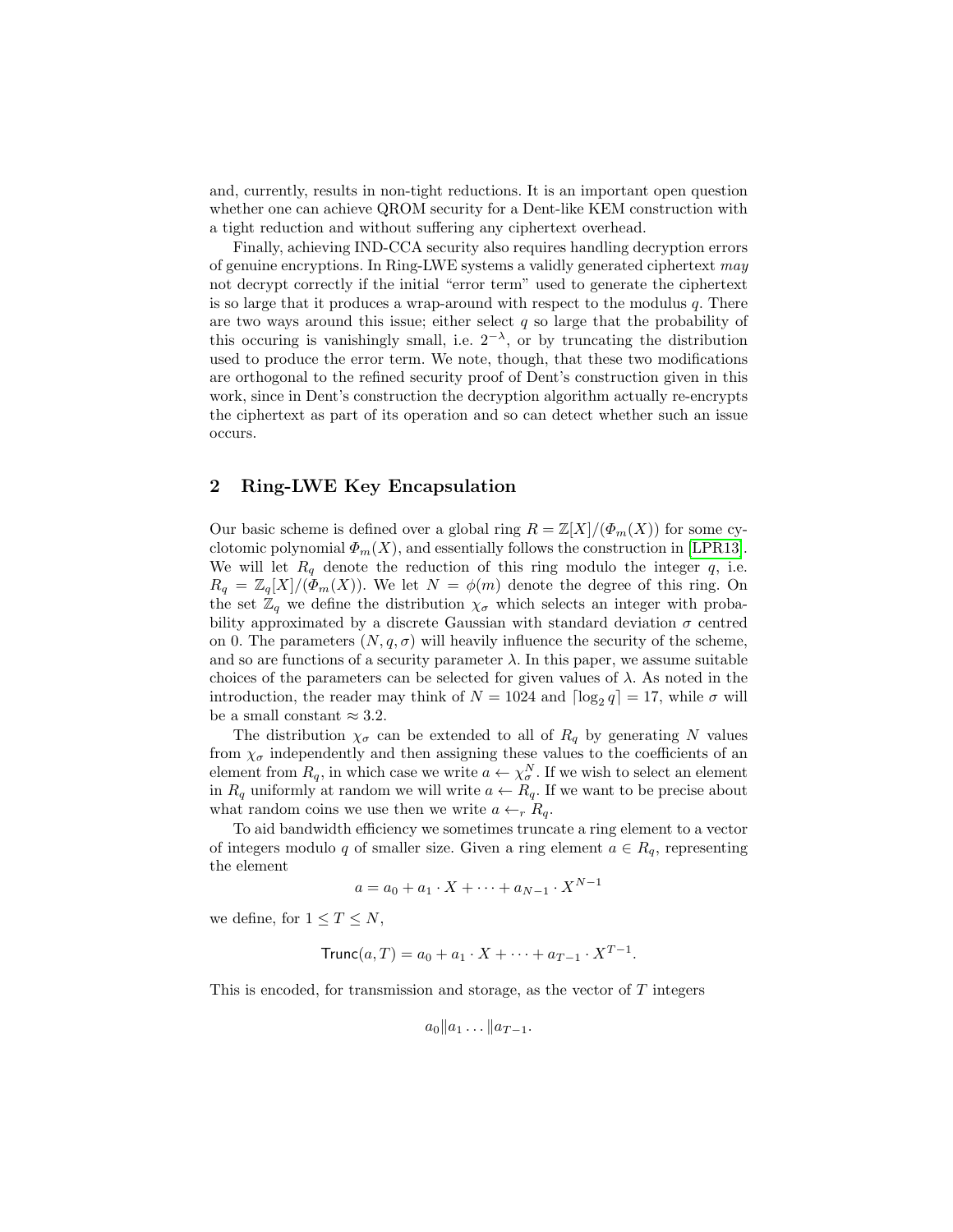### <span id="page-5-0"></span>2.1 IND-CPA Secure PKE

To define our KEM we first define a basic PKE scheme which is only IND-CPA secure. We give this as a tuple of algorithms (KeyGen, Enc-CPA, Dec-CPA).

KeyGen: Key generation proceeds as follows

1.  $a \leftarrow R_q$ . 2.  $s \leftarrow \chi_{\sigma}^{\tilde{N}}$ . 3.  $e' \leftarrow \chi^N_\sigma$ . 4.  $b \leftarrow a \cdot s + e'.$ 5.  $\mathfrak{st} \leftarrow s$ . 6.  $\mathfrak{pk} \leftarrow (a, b)$ . 7. Return  $(\mathfrak{pk}, \mathfrak{sk})$ .

**Enc-CPA(m, pt, r):** The encryption mechanism takes as input the public key  $\mathfrak{p}\mathfrak{k} = (a, b)$ , a message  $\mathbf{m} \in \{0, 1\}^{\ell}$ , and random coins r. We assume that  $\ell =$  $|m| \leq N$ . We map this bit string (interpreted as a bit-vector) to a ring element (with binary coefficients) via the function  $BV-2-RE(m)$ , and perform the inverse mapping via a function  $RE-2-BV(\mu)$ . The function BV-2-RE takes a bit string of length  $\ell$  and maps it to a polynomial whose first  $\ell$  coefficients are the associated bits, and all other coefficients are zero. (Here we identify bit values with 0 and 1 mod  $q$ .)

1.  $\mu \leftarrow BV-2-RE(m)$ . 2.  $v, e, d \leftarrow_r \chi^N_\sigma$ . 3.  $x \leftarrow d + \Delta_q \cdot \mu \pmod{q}$ . (Here,  $\Delta_q = \lfloor q/2 \rfloor$ .) 4.  $t \leftarrow b \cdot v + x$ . 5.  $c_0 \leftarrow \text{Trunc}(t, \ell)$ . 6.  $c_1 \leftarrow a \cdot v + e$ . 7. Return  ${\bf c} = (c_0, c_1)$ .

Note that  $c_0$  is the ring element  $b \cdot v + d + \Delta_q \cdot m$  truncated to  $\ell$  coefficients, thus the bit-size of a ciphertext is equal to  $(N + \ell) \cdot \lceil \log_2 q \rceil = (N + |m|) \cdot \lceil \log_2 q \rceil$ .

**Dec-CPA(c, st):** On input of a ciphertext  $\mathbf{c} = (c_0, c_1)$ , and a secret key  $\mathfrak{s} \mathfrak{k} = s$ the decryption is performed as follows:

- 1. Define  $\ell$  to be the length of  $c_0$ , i.e. the number of field elements used to represent  $c_0$ .
- 2.  $v \leftarrow s \cdot c_1$ .
- 3.  $t \leftarrow \text{Trunc}(v, \ell)$ .
- 4.  $f \leftarrow c_0 t$ .
- 5. Convert f into centered-representation. That is, let  $f = (f_0, \ldots, f_{\ell-1})$  where each  $f_i \in \mathbb{Z}_q$ . For each  $i$ , if  $0 \le f_i \le \frac{q-1}{2}$  then leave it unchanged. Else, if  $\frac{q}{2} < f_i \le q-1$ , then set  $f_i \leftarrow f_i - q$  (over the integers).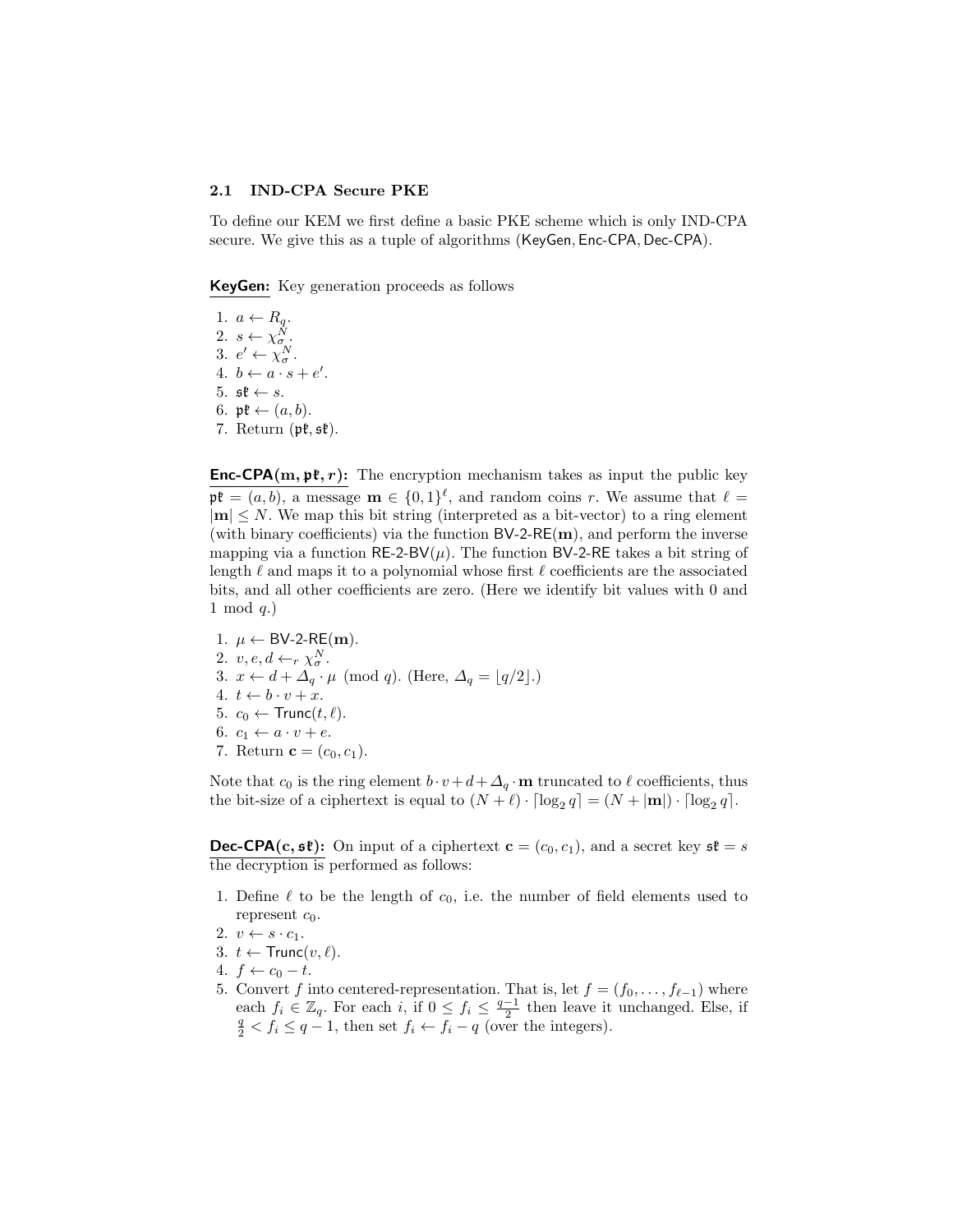- 6.  $\mu \leftarrow$  $\left\lfloor \frac{2}{q}f\right\rfloor$  (i.e., round component-wise to the nearest integer and take the absolute value; the result will be a binary vector).
- 7.  $\mathbf{m} \leftarrow \mathsf{RE}\text{-}2\text{-}\mathsf{BV}(\mu).$
- 8. Return m.

We will prove that this PKE scheme is IND-CPA secure under an LWE-style assumption in Section [3.](#page-7-0)

#### <span id="page-6-0"></span>2.2 IND-CCA Secure PKE

Before proceeding to define our KEM, we explain how to use the above IND-CPA-secure PKE scheme to obtain an IND-CCA secure PKE scheme using the Fujisaki—Okamoto transform of [\[FO99a\]](#page-16-6). This is for later comparison with our proposed IND-CCA secure KEM.

We take the tuple of algorithms (KeyGen, Enc-CPA, Dec-CPA) and produce a new tuple (KeyGen, Enc-CCA, Dec-CCA). The key generation algorithm stays the same and we do not repeat it.

The original encryption scheme (KeyGen, Enc-CPA, Dec-CPA) can encrypt Nbit messages, while the IND-CCA scheme encrypts messages that are  $N - \lambda$  bits in length. The encryption scheme makes use of a hash function  $H$  to produce the random coins  $r$  for the underlying IND-CPA secure scheme; we model  $H$  as a Random Oracle in the security analysis.

### Enc-CCA $(m, p)$ :

- 1.  $u \leftarrow \{0,1\}^{\lambda}$ .
- 2.  $\mu \leftarrow \mathbf{m}||u.$
- 3.  $r \leftarrow H(\mu)$ .
- 4.  $(c_0, c_1) \leftarrow \text{Enc-CPA}(\mu, \mathfrak{pk}, r)$ .
- 5. Return **c** =  $(c_0, c_1)$ .

### Dec-CCA $(c, s\ell)$ :

- 1.  $\mu \leftarrow$  Dec-CPA(c, st).
- 2.  $\mathbf{m}||u \leftarrow \mu$ , where u is  $\lambda$  bits long.
- 3.  $r \leftarrow H(\mu)$ .
- 4.  $\mathbf{c}' \leftarrow \mathsf{Enc\text{-}CPA}(\mu, \mathfrak{pk}, r)$ .
- 5. If  $c \neq c'$  then return  $\perp$ .
- 6. Return m.

Note for this scheme the bit-size of a ciphertext is equal to  $(N+|\mathbf{m}|+\lambda) \cdot \lceil \log_2 q \rceil$ , since we require N elements to represent  $c_1$ , and  $|\mathbf{m}| + \lambda$  elements to represent  $c_0$ , as the message for the underlying CPA scheme is equal to the actual message plus  $\lambda$  bits of randomness. We provide a security theorem establishing the IND-CCA security of this PKE scheme in Section [3.](#page-7-0) This is based on the results of [\[FO99a\]](#page-16-6).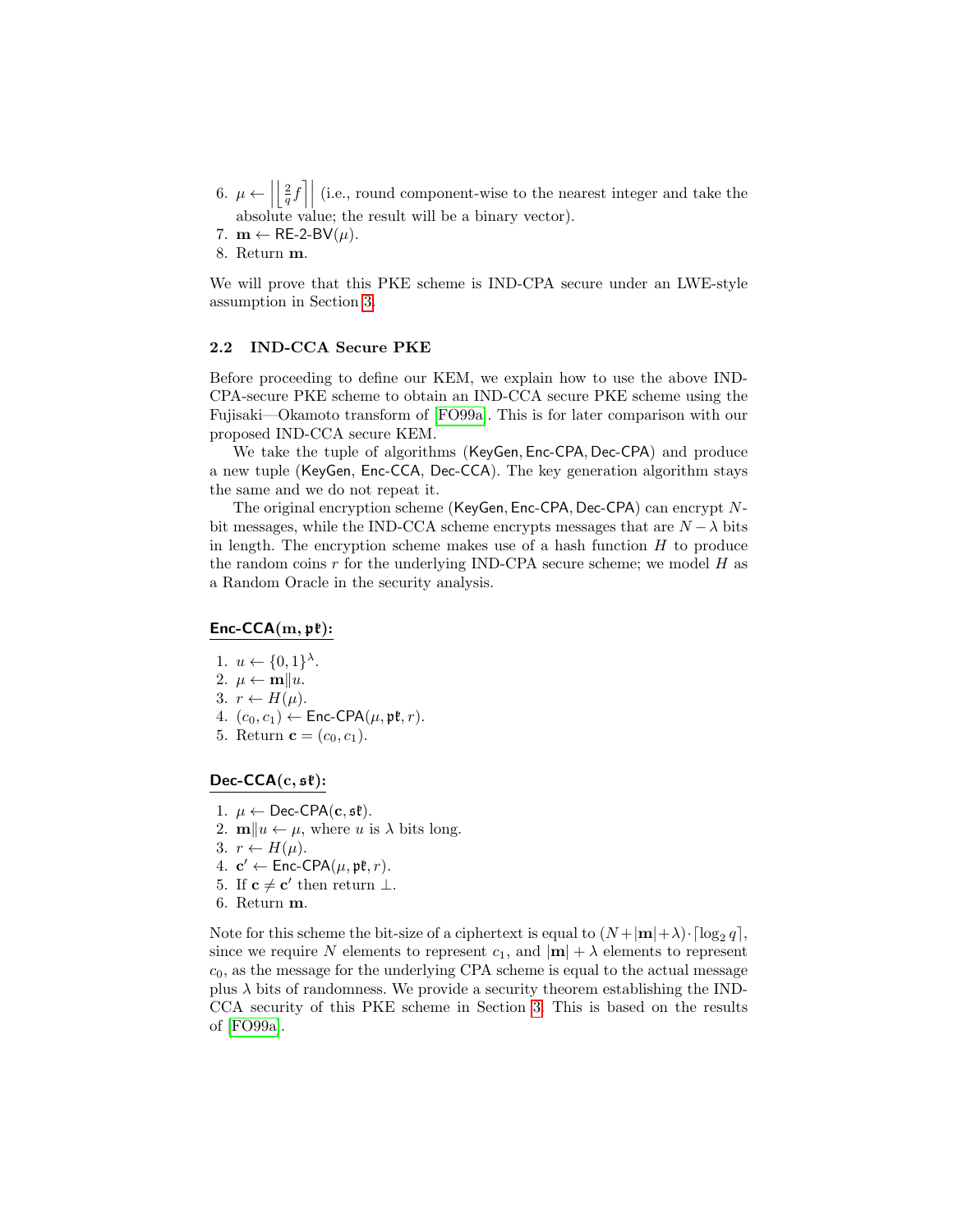### 2.3 LIMA: A CCA-Secure Key Encapsulation Mechanism

One could use the above encryption scheme directly as a KEM by simply using it to encrypt one-time  $\ell \leq N - \lambda$  bit keys, with a resulting ciphertext size of  $(N + \ell + \lambda) \cdot \lceil \log_2 q \rceil$  bits. However, the following scheme (which we call LIMA and which follows the generic construction methodology of [\[Den03,](#page-16-8) Table 5]), enables us to transmit a key with  $\ell$  bits of entropy using a ciphertext of bitsize  $(N + \ell) \cdot \lceil \log_2 q \rceil$ , thus reducing by  $\lambda \cdot \lceil \log_2 q \rceil$  the number of bits needed to represent a ciphertext. The method makes use not only of a random oracle  $H$  to produce the randomness needed for the encryption function, but also a key derivation function  $K^{(\ell')}$  (also modelled as a random oracle) to produce the actual encapsulated key (which can be of any length  $\ell'$ ). Again the scheme is presented as a tuple of algorithms LIMA = (KeyGen, Encap-CCA, Decap-CCA) in which KeyGen is as for the basic encryption scheme above.

**Encap-CCA(** $\ell, \ell', \mathfrak{pk}$ **):** This takes as input a public key  $\mathfrak{pk}$  and two bit lengths  $\ell, \ell'$ , and outputs an encapsulation  $\mathbf{c} = (c_0, c_1)$  and the key  $\mathbf{k} \in \{0,1\}^{\ell'}$  it encapsulates. The bit length  $\ell$  controls the ciphertext size and the associated entropy in the output key k.

1.  $x \leftarrow \{0,1\}^{\ell}$ . 2.  $r \leftarrow H(x)$ . 3.  $(c_0, c_1) \leftarrow \text{Enc-CPA}(x, \mathfrak{pk}, r)$ . 4.  $\mathbf{k} \leftarrow K^{(\ell')}(x)$ . 5. Return ( ${\bf c} = (c_0, c_1), {\bf k}$ ).

**Decap-CCA(c,**  $s\mathbf{\hat{t}}$ **):** This takes as input a secret key key  $s\mathbf{\hat{t}}$  and an encapsulation  $\overline{\mathbf{c} = (c_0, c_1)}$ , and outputs the key **k** it encapsulates.

- 1.  $x \leftarrow \text{Dec-CPA}(\mathbf{c}, \mathfrak{s}\mathfrak{k}).$ 2.  $r \leftarrow H(x)$ .
- 3.  $\mathbf{c}' \leftarrow \mathsf{Enc\text{-}CPA}(x, \mathfrak{pk}, r)$ .
- 4. If  $c \neq c'$  then return  $\perp$ .
- 5.  $\mathbf{k} \leftarrow K^{(\ell')}(x)$ .
- 6. Return k.

The IND-CCA security of this KEM is established in the next section, with a tight reduction to an LWE-style hardness assumption.

## <span id="page-7-0"></span>3 Security Proofs

In this section we present the hard problem on which the security of our scheme LIMA rests, survey prior security results on the Fujisaki-Okamoto transform and Dent's construction, and finally present our tight proof of security for LIMA.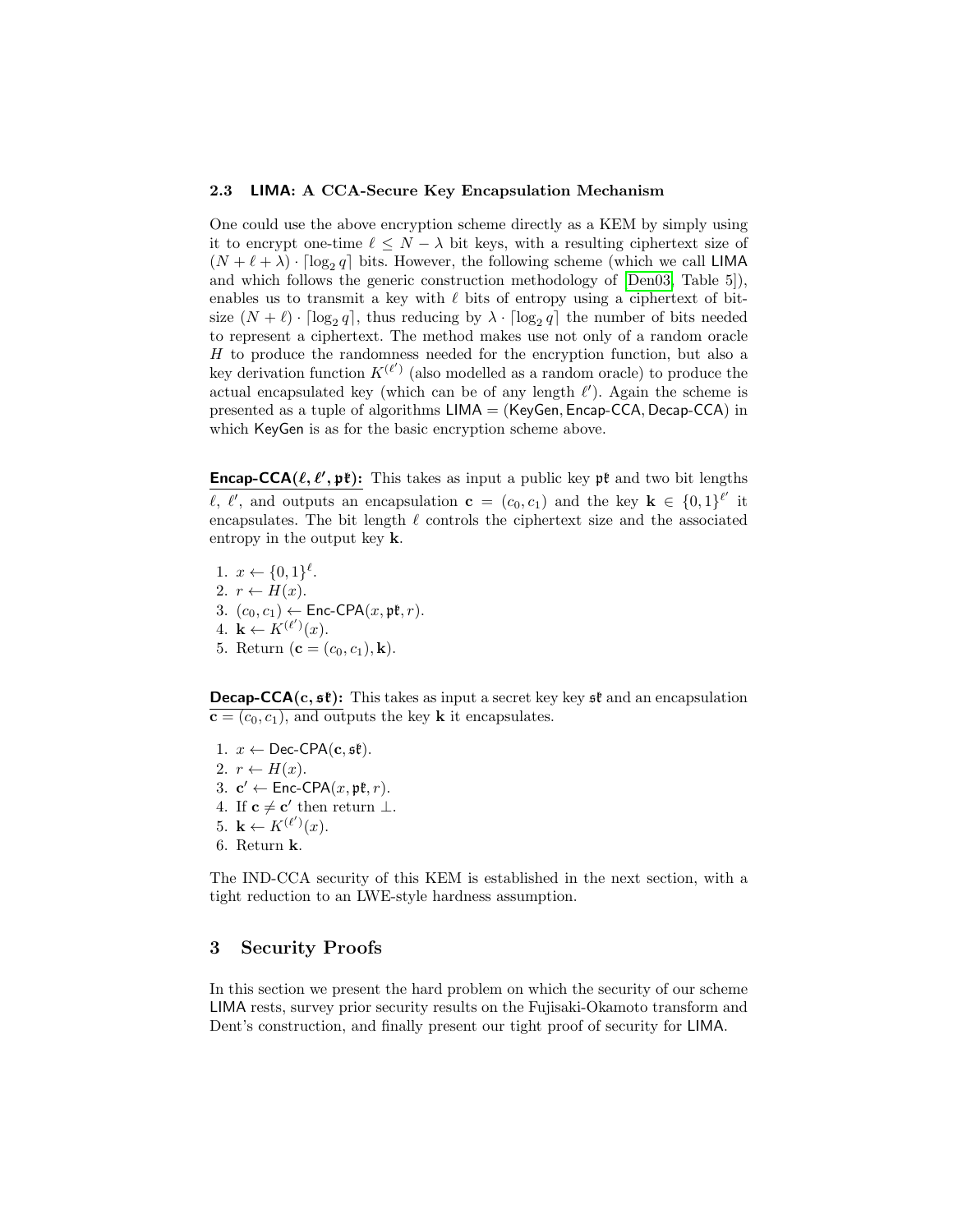#### 3.1 Hard Problems

We recall the definition of Ring-LWE problem in normal form [\[LPR10,](#page-17-11) [MR09,](#page-17-13) ACPS09. In the definition below we directly consider all elements in  $R_q$  instead of the appropriate dual and canonical spaces associated to with it.

**Definition 1 (Ring-LWE).** Let  $\chi_{\sigma}$  denote the distribution defined earlier. Consider the following experiment: a challenger picks  $s \in \chi_{\sigma}^N \subset R_q$  and a bit  $\beta \in \{0,1\}$ . The adversary A is given an oracle which on empty input returns a pair  $(a,b) \in R_q^2$ , where if  $\beta = 0$  the two elements are chosen uniformly at random, and if  $\beta = 1$  the value a is chosen uniformly at random and b is selected such that  $b = a \cdot s + e$  where  $e \in \chi^N_{\sigma} \subset R_q$ . At the end of the experiment the adversary outputs its guess  $\beta'$  as to the hidden bit  $\beta$ . For an adversary which makes  $n_Q$  calls to its oracle and running in time t, we define

$$
\mathsf{Adv}^{\mathsf{LWE}}(\mathcal{A}, n_Q, t) = 2 \cdot \left| \Pr[\beta = \beta'] - \frac{1}{2} \right|.
$$

We conjecture that  $\mathsf{Adv}^{\mathsf{LWE}}(\mathcal{A}, n_Q, t)$  is negligible for all adversaries.

Conjecture 1. For suitable choices of  $\sigma$ , N and q (which depend on the security parameter  $\lambda$ ) we conjecture that  $\epsilon = \mathsf{Adv}^{\mathsf{LWE}}(A, n_Q, t)$  is a negligible function in the security parameter  $\lambda$ . In particular, for all adversaries running in time t we have  $t/\epsilon^2 \geq 2^{\lambda}$ .

We note that in the conjecture above we normalize the running time by success probability as  $1/\epsilon^2$  — instead of the more customary  $1/\epsilon$  — because we are considering a decision problem.

#### 3.2 Provable Security of the Basic Encryption Scheme

The IND-CPA security of our basic encryption scheme (KeyGen, Enc-CPA, Dec-CPA) is established in the following theorem.

**Theorem 1.** In the random oracle model, if the LWE problem is hard, then the scheme (KeyGen, Enc-CPA, Dec-CPA) is IND-CPA secure. In particular, if there is an adversary A against the IND-CPA security of (KeyGen, Enc-CPA, Dec-CPA) in the random oracle model, then there are adversaries  $\beta$  and  $\mathcal D$  such that

<span id="page-8-1"></span> $\mathsf{Adv}^{\mathsf{IND}\text{-}\mathsf{CPA}}(\mathcal{A}) \leq 2 \cdot \mathsf{Adv}^{\mathsf{LWE}}(\mathcal{B},1,t) + 2 \cdot \mathsf{Adv}^{\mathsf{LWE}}(\mathcal{D},2,t).$ 

We provide a proof of this theorem in the appendix.

#### 3.3 Provable Security of our IND-CCA Secure PKE scheme

<span id="page-8-0"></span>Our construction of an IND-CCA secure encryption scheme uses the Fujisaki-Okamoto transform [\[FO99a\]](#page-16-6) applied to our basic scheme. Before we can apply this transform, we first need to establish its  $\gamma$ -uniformity.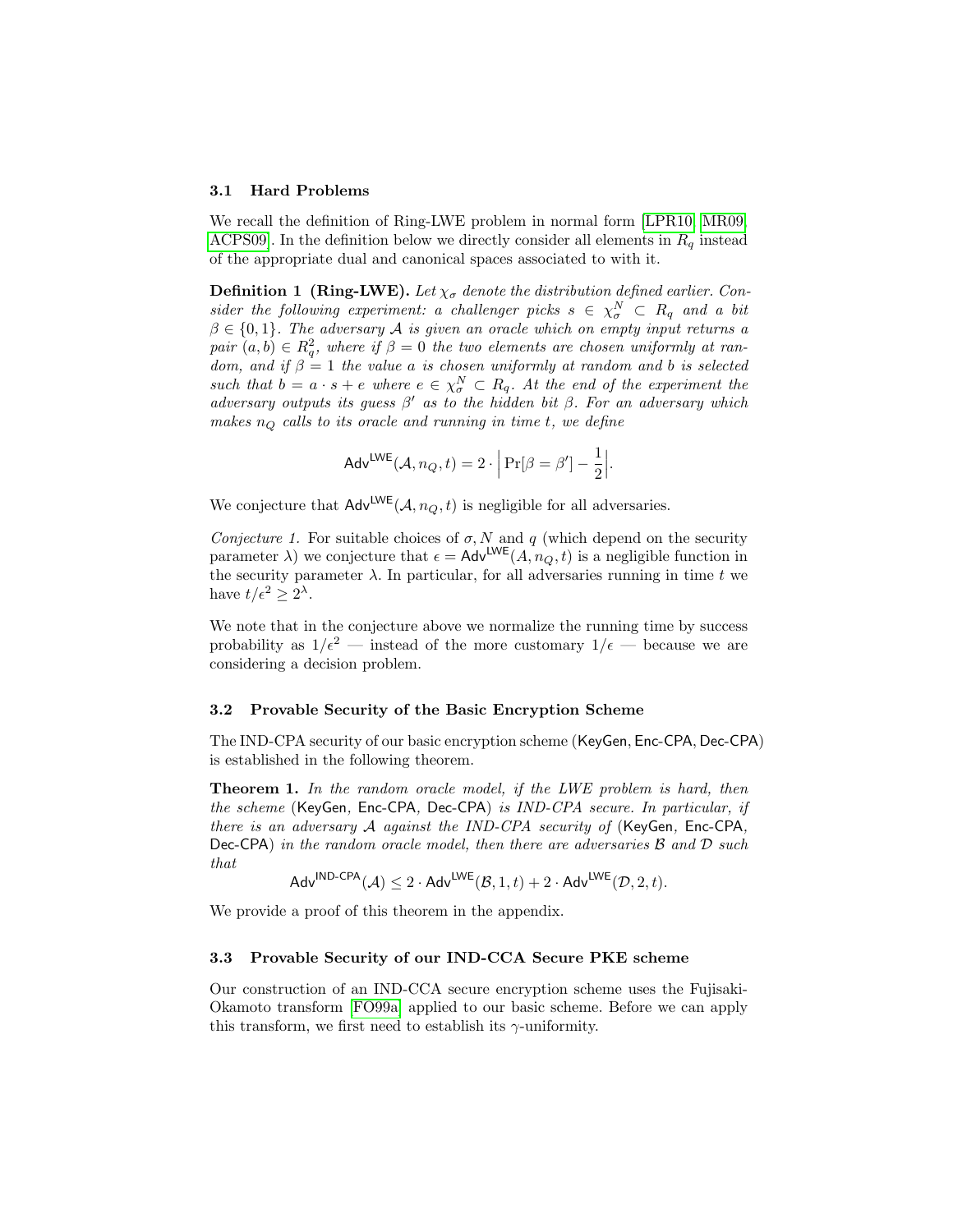**Definition 2** ( $\gamma$ -Uniformity). Consider an IND-CPA encryption scheme given by the tuple of algorithms (KeyGen, Enc-CPA, Dec-CPA) with Enc-CPA :  $M \times$  $\mathcal{R} \longrightarrow \mathcal{C}$  being the encryption function mapping messages and randomness to ciphertexts. Such a scheme is said to be  $\gamma$ -uniform if for all public keys pt output by KeyGen, all  $m \in \mathcal{M}$  and all  $c \in \mathcal{C}$  we have  $\gamma(\mathfrak{pk}, m, c) \leq \gamma,^6$  $\gamma(\mathfrak{pk}, m, c) \leq \gamma,^6$  where

$$
\gamma(\mathfrak{pk}, m, c) = \Pr[r \in \mathcal{R} : c = \mathsf{Enc-CPA}(m, \mathfrak{pk}, r)].
$$

The lemma below establishes that Ring-LWE-based encryption has low  $\gamma$ -uniformity.

**Lemma 1.** Let (KeyGen, Enc-CPA, Dec-CPA) with parameters  $N, \chi_{\sigma}, q$  be the ba-sic PKE scheme described in Section [2.1](#page-5-0) and let  $\sigma$  such that  $Pr[X = x | X \leftarrow_r$  $|\chi_{\sigma}| \leq 1/2$  for any x, then this scheme is  $\gamma$ -uniform with  $\gamma \leq 2^{-N}$ .

Proof. For simplicity, we consider the case of encryption without truncation, where we will prove a stronger bound. Our argument extends easily to the case of truncated ciphertexts. Recall that encryption can be written as

$$
\mathbf{c} = (c_0, c_1) = (b \cdot v + e, a \cdot v + d + \Delta_q \cdot \mu \pmod{q}).
$$

Here  $\mu$  is a deterministic encoding of the message **m**. Recall also that  $v, e, d \leftarrow_r$  $\chi^N_{\sigma}$ . We see that for fixed **m**, and fixed **c** =  $(c_0, c_1)$ , if v is also fixed, then d and  $e$  are determined (by solving a simple linear system of equations). Thus we can write (for a fixed public key)  $d = f_1(v)$  and  $e = f_2(v)$  for functions  $f_1, f_2$  that depend on **m** and **c**. Letting  $V, E, D$  denote random variables that are distributed as  $\chi^N_{\sigma}$ , and letting  $\mathbf{1}_g$  denote an indicator function for a predicate g, it follows that

$$
\gamma(\mathfrak{pk}, m, c) = \Pr[(v, e, d) \leftarrow_r (\chi^N_{\sigma})^3 : \mathbf{c} = \text{Enc-CPA}(\mathbf{m}, \mathfrak{pk}, (v, e, d))]
$$
  
\n
$$
= \sum_{v, e, d} \mathbf{1}_{\mathbf{c} = \text{Enc-CPA}(\mathbf{m}, \mathfrak{pk}, (v, e, d))} \cdot \Pr[(V, E, D) = (v, e, d)]
$$
  
\n
$$
= \sum_{v, e, d} \mathbf{1}_{\mathbf{c} = \text{Enc-CPA}(\mathbf{m}, \mathfrak{pk}, (v, e, d))} \cdot \Pr[V = v] \cdot \Pr[E = e] \cdot \Pr[D = d]
$$
  
\n
$$
\leq 2^{-2N} \sum_{v, e, d} \mathbf{1}_{\mathbf{c} = \text{Enc-CPA}(\mathbf{m}, \mathfrak{pk}, (v, e, d))} \cdot \Pr[V = v]
$$
  
\n
$$
= 2^{-2N} \sum_{v} \mathbf{1}_{\mathbf{c} = \text{Enc-CPA}(\mathbf{m}, \mathfrak{pk}, (v, f_2(v), f_1(v)))} \cdot \Pr[V = v]
$$
  
\n
$$
\leq 2^{-2N} \sum_{v} 1 \cdot \Pr[V = v]
$$
  
\n
$$
= 2^{-2N}.
$$

Here, we first used the independence of the random variables  $V, E, D$  to simplify. Then, we used that if  $X \sim \chi_{\sigma}^N$ , then  $Pr[X = x] \leq 2^{-N}$  for any value x by our assumption for each coordinate and the independence of the coordinates. After

<span id="page-9-0"></span><sup>&</sup>lt;sup>6</sup> We let  $\gamma(\cdot)$  denote a function and  $\gamma$  denote a constant.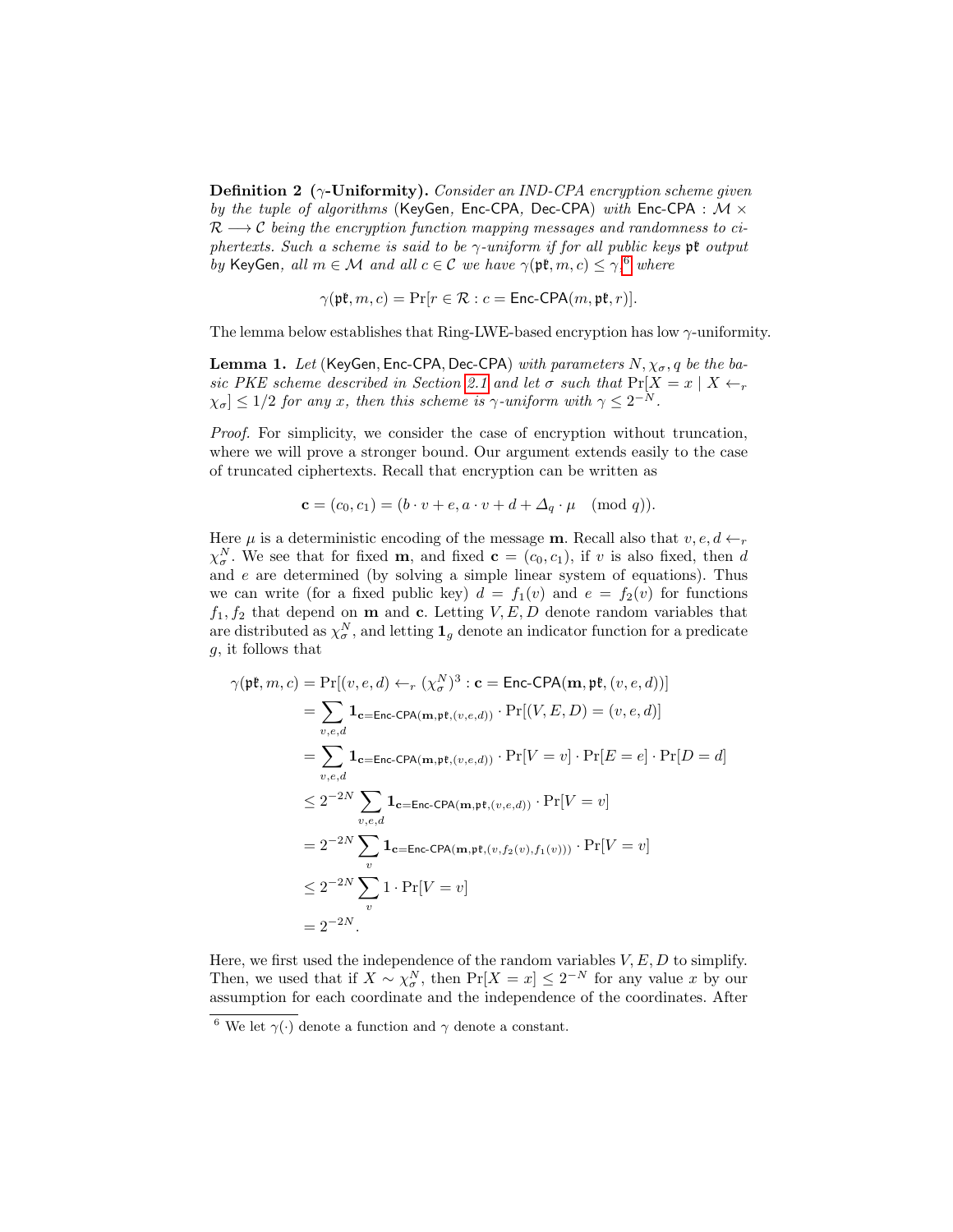that, we used the fact that if v is fixed, then  $e$  and  $d$  are determined as functions of v to simplify the sum to one over a single variable v. Finally, we used the fact that the sum over a distribution's probabilities equals 1.  $\Box$ 

Note that in our construction the condition  $\forall x, \Pr[X = x \mid X \leftarrow_r \chi^N_{\sigma}] \leq 1/2$ is always satisfied by picking  $\sigma > 1$ . Also note that if we truncate  $c_0$  to  $\ell$ components then the above bound becomes  $2^{-(N+\ell)}$  by considering d truncated to  $\ell$  components directly as being sampled from  $\chi^{\ell}_{\sigma}$ .

Applying the main result (Theorem 3) of Fujisaki and Okamoto [\[FO99a\]](#page-16-6), we obtain the following:[7](#page-10-0)

Theorem 2. Suppose that (KeyGen, Enc-CPA, Dec-CPA) is  $(t', \epsilon')$  IND-CPA secure and  $\gamma$ -uniform. For any  $q_H, q_D$ , the scheme (KeyGen, Enc-CCA, Dec-CCA), derived from (KeyGen, Enc-CPA, Dec-CPA) as in Section [2.2,](#page-6-0) is  $(t, \epsilon)$  IND-CCA secure for any adversary making at most  $q_H$  queries to  $H$  (modelled as a random oracle) and at most  $q_D$  queries to the decryption oracle, where

$$
t = t' - q_H \cdot (T_{\text{Enc}} + v \cdot N),
$$
  

$$
\epsilon = \epsilon' \cdot (1 - \gamma)^{-q_D} + q_H \cdot 2^{-\lambda + 1},
$$

where  $T_{Enc}$  is the running time of the encryption function and v is a constant.

#### 3.4 Provable Security of LIMA

As remarked earlier our KEM construction LIMA is obtained by applying the construction of Dent [\[Den03,](#page-16-8) Table 5]. This builds an IND-CCA secure KEM from a OW-CPA secure PKE scheme. By Theorem [1,](#page-8-1) we know that our underlying encryption scheme is IND-CPA secure. It also has large message space. It follows that it is OW-CPA secure. Directly applying the generic result [\[Den03,](#page-16-8) Theorem 5], we would obtain the following security theorem for LIMA.

**Theorem 3.** Suppose there is an adversary A which breaks the IND-CCA security of LIMA in the random oracle model, with advantage  $\epsilon$ , running in time t making at most  $q_D$  decapsulation queries,  $q_H$  queries to the random oracle implementing the PRG function and  $q_K$  queries to the random oracle implementing the KDF. Then there is an adversary B breaking the OW-CPA security of the underlying encryption scheme running in time essentially t, with advantage  $\epsilon'$ such that

$$
\varepsilon \le (q_D + q_H + q_K) \cdot \varepsilon' + \frac{q_D}{2^{\ell}} + \gamma \cdot q_D
$$

where  $\ell$  is the size of the message being encrypted in the underlying encryption scheme, i.e. the size of x in our construction.,

The problem with this result is that it does not give a very tight reduction. We thus present a new tight proof of our construction, which is not generic, i.e. we make explicit use of the Ring-LWE based construction of the underlying encryption scheme.

<span id="page-10-1"></span><span id="page-10-0"></span><sup>&</sup>lt;sup>7</sup> Using  $k = N$  and  $k_0 = 256$  in Theorem 3 of [\[FO99a\]](#page-16-6).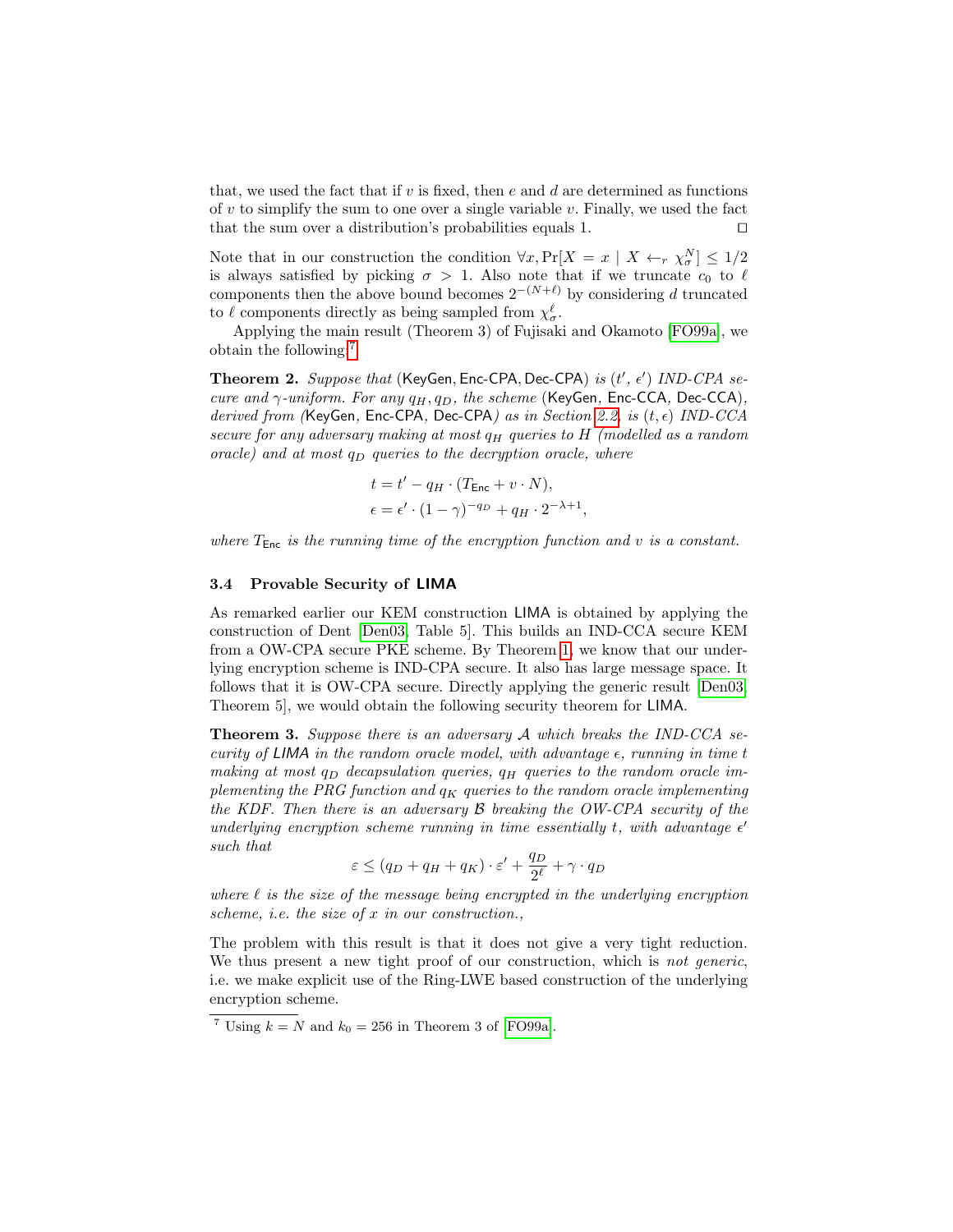**Theorem 4.** In the random oracle model, if the LWE problem is hard then **LIMA** is an IND-CCA secure KEM. In particular if  $A$  is an adversary against the IND-CCA security of LIMA running in time  $t$ , then there are adversaries  $\beta$ and D such that

$$
\epsilon \leq 2 \cdot \left( \epsilon' + \epsilon'' + \frac{q_H + q_K}{2^{\ell}} + \gamma \cdot q_D \right),
$$

where  $\epsilon = \text{Adv}^{\text{IND-CCA}}(\mathcal{A},t), \epsilon' = \text{Adv}^{\text{LWE}}(\mathcal{B},1,t)$  and  $\epsilon'' = \text{Adv}^{\text{LWE}}(\mathcal{D},2,t)$ .

*Proof.* Consider the game  $\mathbb{G}_0$ , defined in Figure [1,](#page-11-0) defining IND-CCA security of our KEM construction. As this is run in the Random Oracle model we model the PRG by a random oracle  $H$ , and the KDF by a random oracle  $K$ , each of which are maintained by the challenger as lists  $(H$ -List and  $K$ -List) of pairs of input/output values. We define the advantage in the usual way in this game

| Game $\mathbb{G}_0$ : IND-CCA Security of our KEM                                                                                                                                                                                                                                                                                                                                                                                                                                                                                      |
|----------------------------------------------------------------------------------------------------------------------------------------------------------------------------------------------------------------------------------------------------------------------------------------------------------------------------------------------------------------------------------------------------------------------------------------------------------------------------------------------------------------------------------------|
| 1. $a \leftarrow R_a$<br>2. $s, e' \leftarrow \chi^N_\sigma$<br>3. $b \leftarrow a \cdot s + e'$ .<br>4. $x \leftarrow \{0, 1\}^{\ell}$<br>5. $(v, e, d) \leftarrow H(x)$ .<br>6. $\mu \leftarrow BV-2-RE(x)$ .<br>7. $a' \leftarrow a \cdot v + e$ .<br>$8 \quad b' \leftarrow b \cdot v + d$<br>9. $t \leftarrow b' + \Delta_a \cdot \mu$ .<br>10. $c_0^* \leftarrow \text{Trunc}(t, \ell)$ .<br>11. $c_1^* \leftarrow a'$ .<br>12. $\beta \leftarrow \{0, 1\}.$<br>13. If $\beta = 0$ then $\mathbf{k} \leftarrow \{0, 1\}^{\ell'}$ |
| 14. Else $\mathbf{k} \leftarrow K(x)$ .<br>15. $\beta' \leftarrow \mathcal{A}((a, b), (c_0^*, c_1^*), \mathbf{k}).$                                                                                                                                                                                                                                                                                                                                                                                                                    |
| - If $\mathcal A$ calls decapsulation oracle on a pair $\mathbf{c} = (c_0, c_1) \neq (c_0^*, c_1^*)$ then<br>(a) $x' \leftarrow \text{Dec-CPA}(\mathbf{c}, s)$ .                                                                                                                                                                                                                                                                                                                                                                       |
| (b) $(v', e', d') \leftarrow H(x')$ .                                                                                                                                                                                                                                                                                                                                                                                                                                                                                                  |
| (c) $\mu' \leftarrow BV-2-RE(x')$ .<br>(d) $a'' \leftarrow a \cdot v' + e'$ .                                                                                                                                                                                                                                                                                                                                                                                                                                                          |
| (e) $b'' \leftarrow b \cdot v' + d'$ .<br>(f) $t' \leftarrow b'' + \Delta_a \cdot \mu'$ .                                                                                                                                                                                                                                                                                                                                                                                                                                              |
| (g) $c'_0 \leftarrow \text{Trunc}(t, \ell)$ .<br>(h) $c'_1 \leftarrow a''$ .                                                                                                                                                                                                                                                                                                                                                                                                                                                           |
| (i) If $\mathbf{c} \neq \mathbf{c}' = (c'_0, c'_1)$ then return $\perp$ .                                                                                                                                                                                                                                                                                                                                                                                                                                                              |
| (i) Return $\mathbf{k}' \leftarrow K(x')$ .                                                                                                                                                                                                                                                                                                                                                                                                                                                                                            |
| 16. Output 1 if and only if $\beta = \beta'$ .                                                                                                                                                                                                                                                                                                                                                                                                                                                                                         |

<span id="page-11-0"></span>Figure 1. Game  $\mathbb{G}_0$ : IND-CCA Security of our KEM

$$
\epsilon = \mathsf{Adv}^{\mathsf{IND}\text{-}\mathsf{CCA}}(\mathcal{A},t) = 2\cdot\Big|\Pr[\beta = \beta'] - \frac{1}{2}\Big| = 2\cdot\Big|\Pr[\mathcal{A} \text{ wins game }\mathbb{G}_0] - \frac{1}{2}\Big|.
$$

We now make a game hop as follows. We replace the real decapsulation algorithm used in Game  $\mathbb{G}_0$  to one which operates as in Figure [2.](#page-12-0) Note that as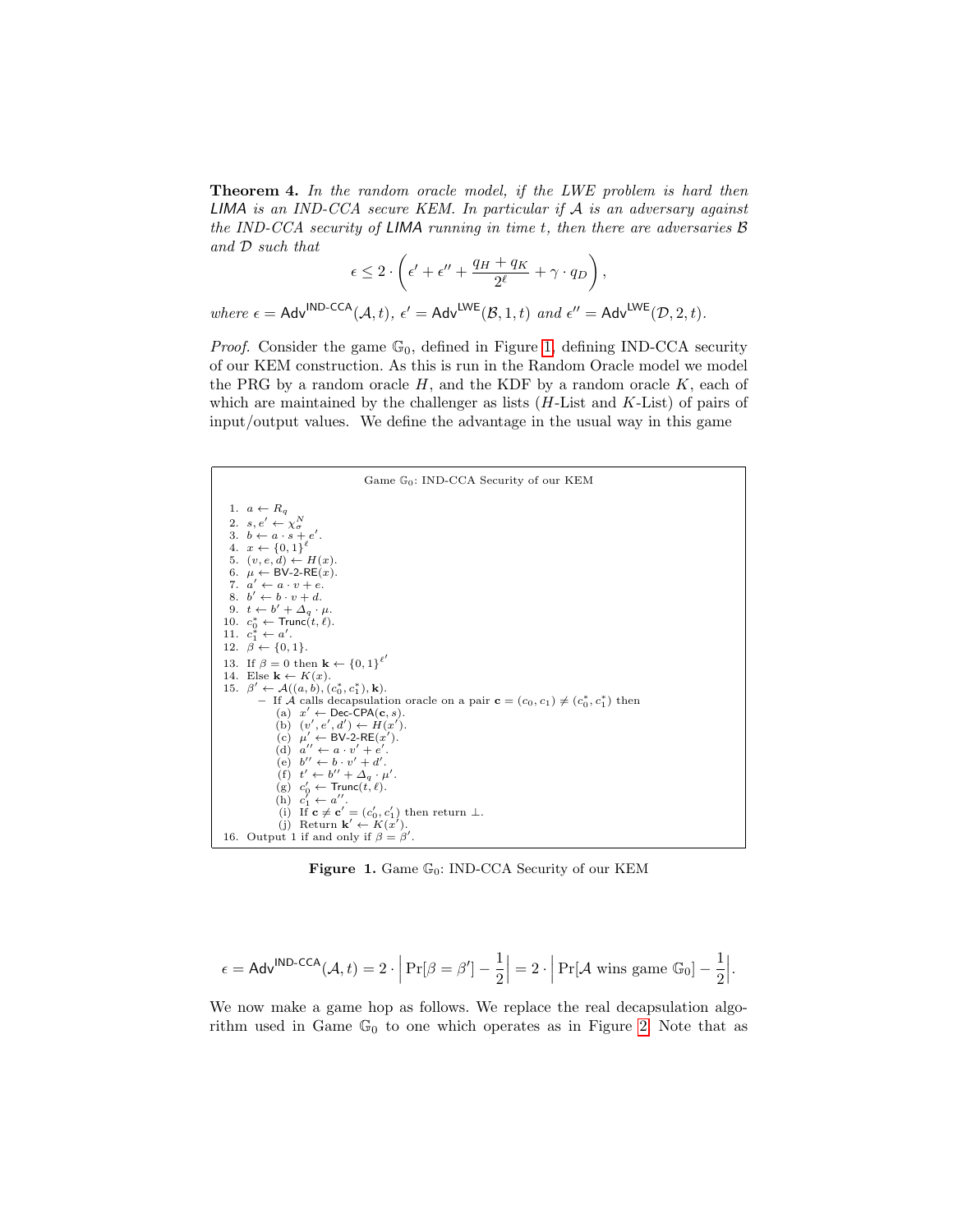written the oracle takes time  $O(q_H)$  to execute. However, by also storing the associated  $(c'_0, c'_1)$  in the H-List, we can obtain a logarithmic cost to evaluate the oracle. The game with this new decapsulation oracle is called  $\mathbb{G}_1$ . Clearly  $\mathbb{G}_0$  and  $\mathbb{G}_1$  are identical except when the adversary submits an encapsulation to the decapsulation oracle for which it has not queried the random oracle  $H$  on the underlying message x.

Decapsulation oracle in Game G<sup>1</sup> 1. For all tuples  $(x', v', e', d')$  on the H-List execute (a)  $\mu' \leftarrow BV\text{-}2\text{-}RE(x')$ .<br>
(b)  $a'' \leftarrow a \cdot v' + e'$ .<br>
(c)  $b'' \leftarrow b \cdot v' + d'$ .<br>
(d)  $t' \leftarrow b'' + d'$ . (d)  $t' \leftarrow b'' + \Delta_q \cdot \mu$ .  $\left(\mathrm{e}\right)$   $c'_{0}$  $\leftarrow$  Trunc $(t, \ell)$ .  $(f)$   $c_1'$  $a''_1 \leftarrow a''_1$ (f)  $c'_1 \leftarrow a''$ .<br>
(g) If  $\mathbf{c} = \mathbf{c}' = (c'_0, c'_1)$  then return  $\mathbf{k}' \leftarrow K(x')$ . 2. Return ⊥.

<span id="page-12-0"></span>**Figure 2.** Decapsulation oracle in Game  $\mathbb{G}_1$ 

Let E denote the event that decapsulation of a ciphertext in Game  $\mathbb{G}_0$  is correctly handled, but it is not correctly handled in Game  $\mathbb{G}_1$ . We have

$$
\Pr[\mathcal{A} \text{ wins game } \mathbb{G}_0] = \Pr[\mathcal{A} \text{ wins game } \mathbb{G}_0 | E] \cdot \Pr[E] + \Pr[\mathcal{A} \text{ wins game } \mathbb{G}_0 | \neg E] \cdot \Pr[\neg E] \leq \Pr[E] + \Pr[\mathcal{A} \text{ wins game } \mathbb{G}_0 | \neg E] \leq \gamma \cdot q_D + \Pr[\mathcal{A} \text{ wins game } \mathbb{G}_1].
$$

Here we apply a union bound across each of the  $q_D$  decapsulation queries and use the fact that, for each decapsulation query, the probability of event  $E$  is bounded by  $\gamma$ , relating to the uniformity of the encryption scheme. This is because E occurs only if the value of x underlying the query c has not been queried to  $H$ , in which case the random value used to encrypt  $x$  is still uniformly random from the adversary's perspective; hence the probability that  $x$  actually encapsulates to **c** is bounded by  $\gamma$ .

We now make a game hop to the game in which instead of picking  $b = a \cdot s + e'$ we select  $b \in R_q$  uniformly at random. We call this game  $\mathbb{G}_2$  and define it in Figure [3.](#page-13-0) If is then clear that if the adversary can distinguish playing  $\mathbb{G}_1$  from  $\mathbb{G}_2$  then it can solve the LWE problem. Thus we have, for some adversary  $\mathcal{B}$ ,

$$
\epsilon' = \mathsf{Adv}^{\mathsf{LWE}}(\mathcal{B}, 1, t) = \Big|\Pr[\mathcal{A} \text{ wins game } \mathbb{G}_1] - \Pr[\mathcal{A} \text{ wins game } \mathbb{G}_2]\Big|.
$$

At this point in the proof of IND-CPA security for the basic PKE scheme we made a game hop to a game in which  $a'$  and  $b'$  are chosen uniformly at random,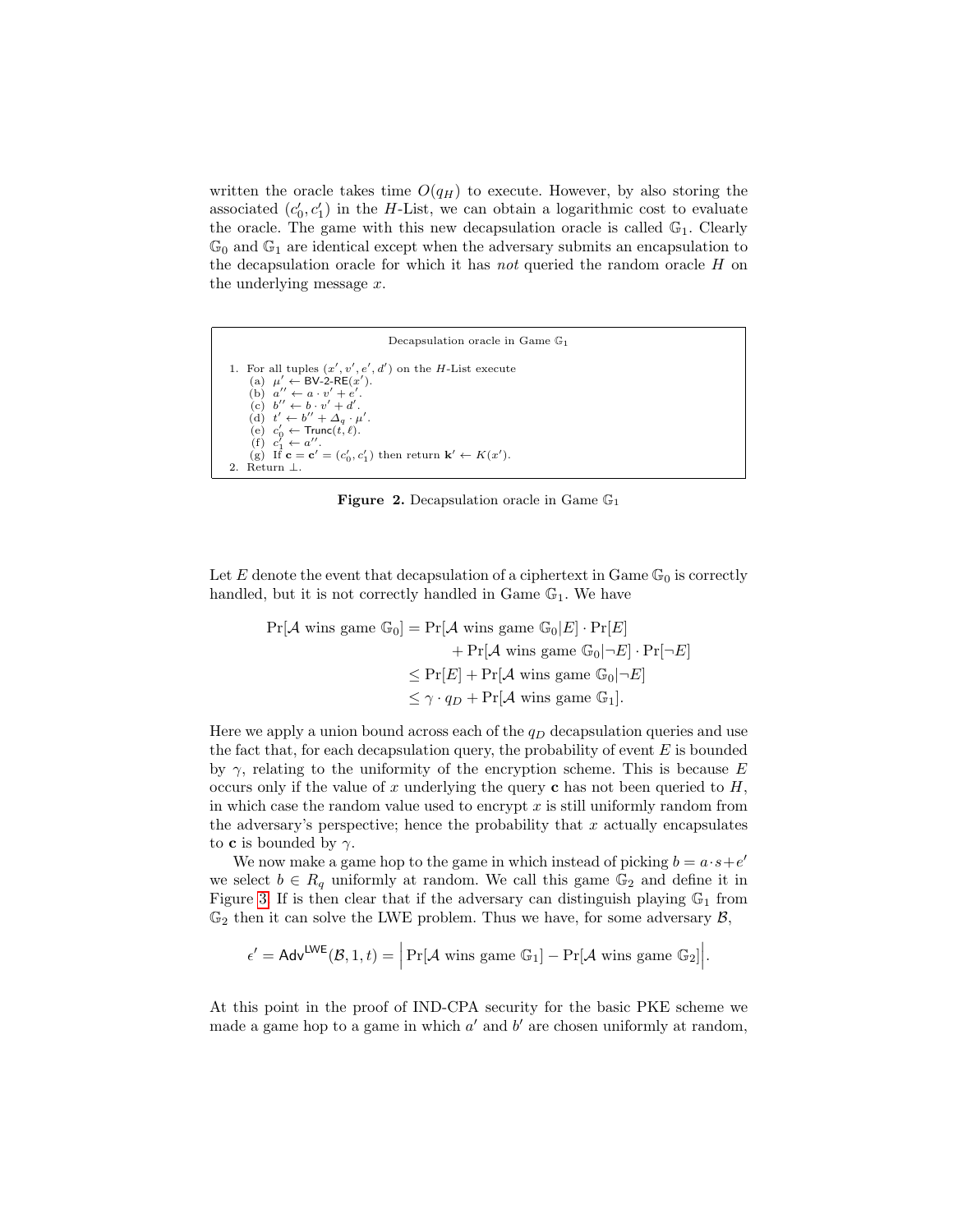

<span id="page-13-0"></span>Figure 3. Game  $\mathbb{G}_2$ 

and then remarked that if the adversary can spot this hop then we can turn the adversary into an algorithm which attacks the LWE problem with two samples. The same direct approach cannot be used here, as the input to the random oracle H depends on the message. Thus an adversary could distinguish which game it is in, if it was able to recover the message  $x$  in some way.

Instead of performing a game hop at this point we construct an adversary D, given in Figure [4,](#page-13-1) which uses the adversary  $A$  in game  $\mathbb{G}_2$  to solve the same LWE problem. The algorithm  $\mathcal D$  is given as input (obtained via two calls to the LWE oracle) a tuple  $(a, b, a', b')$ , where a, b are chosen uniformly random in  $R_q$ , and is asked to distinguish whether  $(a', b')$  are also selected uniformly at random or whether  $a' = a \cdot v + e$  and  $b' = b \cdot v + d$  for some values  $v, e, d \in \chi_{\sigma}$ .

| Adversary $D$ breaking LWE                                                                                      |  |  |  |
|-----------------------------------------------------------------------------------------------------------------|--|--|--|
| 1. $x \leftarrow \{0,1\}^{\ell}$                                                                                |  |  |  |
| 2. $\mu \leftarrow BV-2-RE(x)$ .                                                                                |  |  |  |
| 3. $t \leftarrow b' + \Delta_a \cdot \mu$ .                                                                     |  |  |  |
| 4. $c_0^* \leftarrow \text{Trunc}(t, \ell)$ .<br>5. $c_1^* \leftarrow a'$ .                                     |  |  |  |
|                                                                                                                 |  |  |  |
| 6. $\mathbf{k} \leftarrow \{0, 1\}^{\ell'}$                                                                     |  |  |  |
| 7. $\beta' \leftarrow \mathcal{A}((a, b), (c_0^*, c_1^*), \mathbf{k}).$                                         |  |  |  |
| - If A calls it decapsulation oracle on a pair $\mathbf{c} = (c_0, c_1) \neq (c_0^*, c_1^*)$ then respond using |  |  |  |
| the method from Game $\mathbb{G}_1$ above.                                                                      |  |  |  |
| - If A calls the random oracle H or the random oracle K on the value x then $\mathcal D$ terminates             |  |  |  |
| and outputs 1, i.e. $(a, b, a', b')$ is an LWE pair of samples.                                                 |  |  |  |
| 8. If A terminates without making the random oracle calls above then $\mathcal D$ outputs zero.                 |  |  |  |

<span id="page-13-1"></span>Figure 4. Adversary  $D$  breaking LWE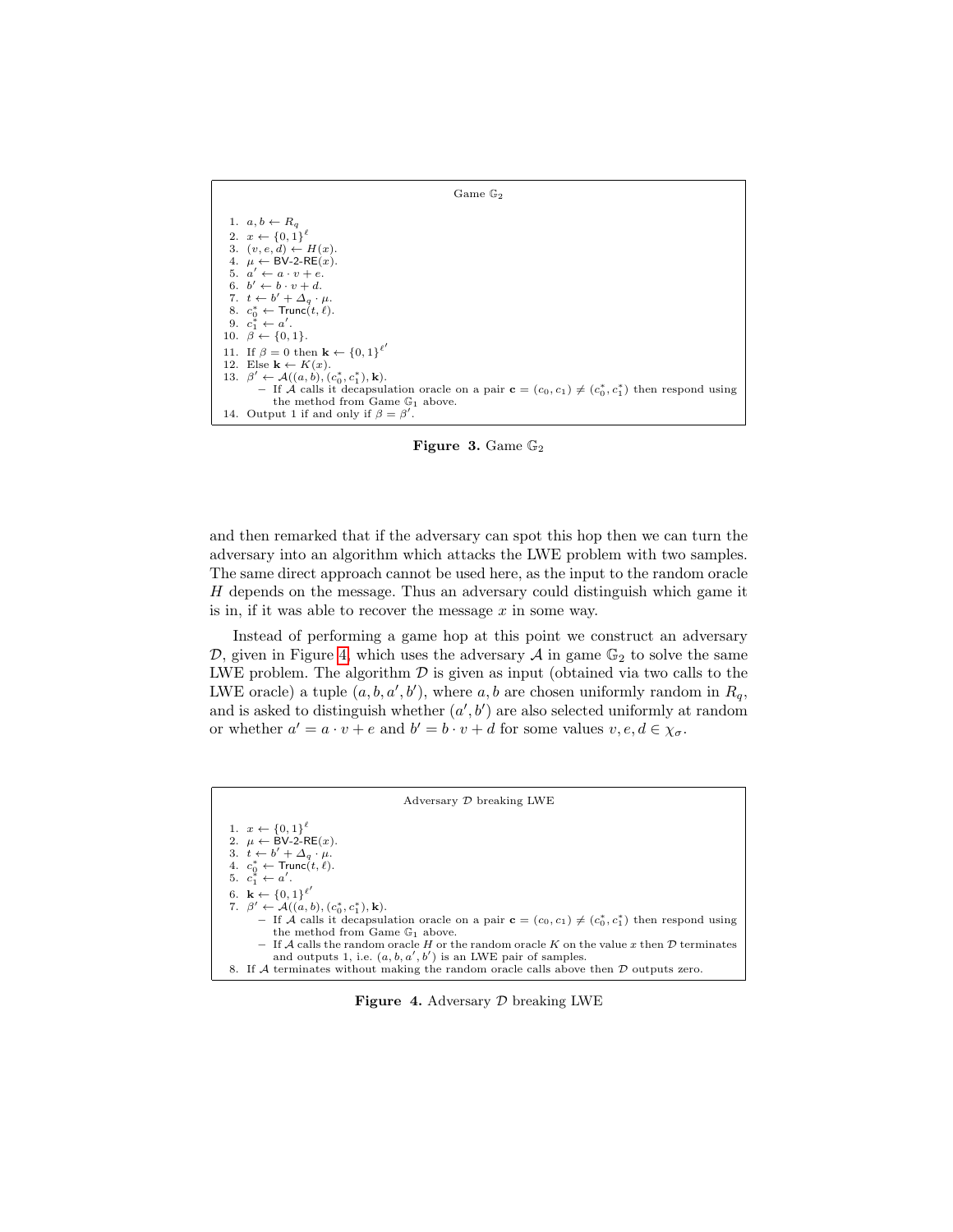First note that the encapsulation which is passed to  $\mathcal A$  by  $\mathcal D$  is not a valid encapsulation of any key, irrespective of what  $\mathcal{D}'$ 's input is. This is because, even if D's input was a pair of LWE samples the randomness used to produce the samples did not come from applying  $H$  to the encoded message  $x$ .

Let  $F$  denote the event that the adversary  $A$  queries the random oracle  $H$ on the value x, and let G denote the event that  $A$  queries the random oracle  $K$ on x. If neither  $F$  nor  $G$  occurs then  $A$  has no advantage in winning the Game  $\mathbb{G}_2$ , so we have

$$
\Pr[\mathcal{A} \text{ wins game } \mathbb{G}_2] \tag{1}
$$
\n
$$
= \Pr[\mathcal{A} \text{ wins game } \mathbb{G}_2 | F \lor G] \cdot \Pr[F \lor G \text{ in game } \mathbb{G}_2] + \Pr[\mathcal{A} \text{ wins game } \mathbb{G}_2 | \neg (F \lor G)] \cdot \Pr[\neg (F \lor G) \text{ in game } \mathbb{G}_2] \le \Pr[F \lor G \text{ in game } \mathbb{G}_2] + \Pr[\mathcal{A} \text{ wins game } \mathbb{G}_2 | \neg F \land \neg G \text{ in game } \mathbb{G}_2] = \Pr[F \lor G \text{ in game } \mathbb{G}_2] + \frac{1}{2}.
$$
\n(2)

We examine the behaviour of  $D$  when it is given the two different inputs.

– If the input to  $\mathcal D$  is a uniformly random tuple then the target encapsulation  $(c_0^*, c_1^*)$  contains no information about x. Thus the probability that F or G happens is essentially  $(q_H + q_K) \cdot 2^{-\ell}$ , where  $q_H$  is the number of queries to H made by  $A$  and  $q_K$  is the number of queries made to K. So we have

<span id="page-14-0"></span>
$$
\Pr[\mathcal{D} \text{ wins its game} | \text{ Input is random}] = \left(1 - \frac{q_H + q_K}{2^{\ell}}\right).
$$

– If the input to D is a pair of LWE samples then  $A$  is running in a perfect simulation of the game  $\mathbb{G}_2$ , until (and if) event F or G happens. If F or G happens then  $D$  wins its game, otherwise  $D$  loses its game. So we have

 $Pr[\mathcal{D}$  wins its game| Input is an LWE sample] =  $Pr[F \vee G]$  in game  $\mathbb{G}_2$ .

Putting this all together we have

 $Pr[\mathcal{D}$  wins its game

 $= Pr[\mathcal{D}$  wins its game| Input is random]  $\cdot Pr[Input$  is random]

 $+ Pr[D \text{ wins its game} | Input \text{ is LWE sample}]$ 

· Pr[ Input is LWE sample]

$$
= \left(1 - \frac{q_H + q_K}{2^{\ell}}\right) \cdot \frac{1}{2} + \Pr[F \vee G \text{ in game } \mathbb{G}_2] \cdot \frac{1}{2}
$$

Now, combining this with equation [2](#page-14-0) we obtain

$$
\Pr[\mathcal{A} \text{ wins game } \mathbb{G}_2] \le \Pr[F \lor G \text{ in game } \mathbb{G}_2] + \frac{1}{2}
$$

$$
= 2 \cdot \Pr[\mathcal{D} \text{ wins its game}] - \left(1 - \frac{q_H + q_K}{2^{\ell}}\right) + \frac{1}{2}
$$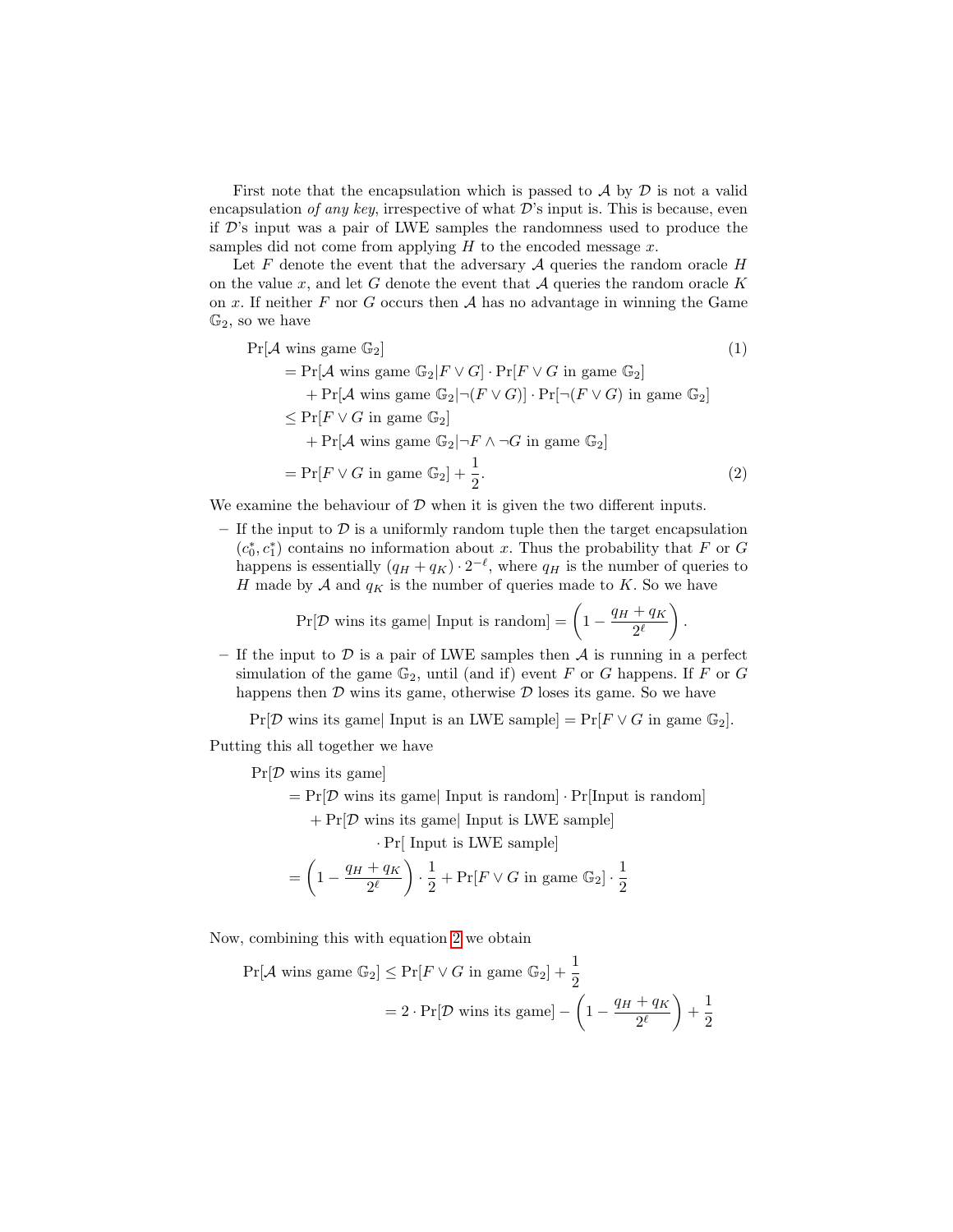Thus we have a bound on the total advantage of  $A$  in game  $\mathbb{G}_0$  of

$$
\epsilon \leq 2 \cdot \left| \Pr[\mathcal{A} \text{ wins game } \mathbb{G}_0] - \frac{1}{2} \right|
$$
  
\n
$$
\leq 2 \cdot \left| \gamma \cdot q_D + \Pr[\mathcal{A} \text{ wins game } \mathbb{G}_1] - \frac{1}{2} \right|
$$
  
\n
$$
= 2 \cdot \left| \gamma \cdot q_D + \Pr[\mathcal{A} \text{ wins game } \mathbb{G}_1] \right|
$$
  
\n
$$
- \Pr[\mathcal{A} \text{ wins game } \mathbb{G}_2] + \Pr[\mathcal{A} \text{ wins game } \mathbb{G}_2] - \frac{1}{2} \right|
$$
  
\n
$$
\leq 2 \cdot \gamma \cdot q_D + 2 \cdot \epsilon' + 2 \cdot \left| \Pr[\mathcal{A} \text{ wins game } \mathbb{G}_2] - \frac{1}{2} \right|
$$
  
\n
$$
\leq 2 \cdot \gamma \cdot q_D + 2 \cdot \epsilon' + 2 \cdot \left| 2 \cdot \Pr[\mathcal{D} \text{ wins is game}] - 1 + \frac{q_H + q_K}{2^{\ell}} \right|
$$
  
\n
$$
\leq 2 \cdot \gamma \cdot q_D + 2 \cdot \epsilon' + 4 \cdot \left| \Pr[\mathcal{D} \text{ wins its game}] - \frac{1}{2} \right| + 2 \cdot \frac{q_H + q_K}{2^{\ell}}
$$
  
\n
$$
\leq 2 \cdot \gamma \cdot q_D + 2 \cdot \epsilon' + 2 \cdot \epsilon'' + 2 \cdot \frac{q_H + q_K}{2^{\ell}}.
$$

This completes the proof of Theorem [4.](#page-10-1)

### Acknowledgements

This work has been supported in part by ERC Advanced Grant ERC-2015-AdG-IMPaCT, and by EPSRC via grants EP/N021940/1, EP/M012824, EP/M013472/1, EP/L018543/1 and EP/P009417/1.

### References

- <span id="page-15-4"></span>ACPS09. Benny Applebaum, David Cash, Chris Peikert, and Amit Sahai. Fast cryptographic primitives and circular-secure encryption based on hard learning problems. In Shai Halevi, editor, CRYPTO 2009, volume 5677 of LNCS, pages 595–618. Springer, Heidelberg, August 2009.
- <span id="page-15-2"></span>Alb17. Martin R. Albrecht. On dual lattice attacks against small-secret LWE and parameter choices in helib and SEAL. In Jean-Sébastien Coron and Jesper Buus Nielsen, editors, EUROCRYPT 2017, Part II, volume 10211 of Lecture Notes in Computer Science, pages 103–129, 2017.
- <span id="page-15-1"></span>APS15. Martin R Albrecht, Rachel Player, and Sam Scott. On the concrete hardness of Learning with Errors. Journal of Mathematical Cryptology, 9(3):169–203, 2015.
- <span id="page-15-3"></span>BDF<sup>+</sup>11. Dan Boneh, Özgür Dagdelen, Marc Fischlin, Anja Lehmann, Christian Schaffner, and Mark Zhandry. Random oracles in a quantum world. In Dong Hoon Lee and Xiaoyun Wang, editors, ASIACRYPT 2011, volume 7073 of LNCS, pages 41–69. Springer, Heidelberg, December 2011.
- <span id="page-15-0"></span>BG14. Shi Bai and Steven D. Galbraith. Lattice decoding attacks on binary LWE. In Willy Susilo and Yi Mu, editors, ACISP 14, volume 8544 of LNCS, pages 322–337. Springer, Heidelberg, July 2014.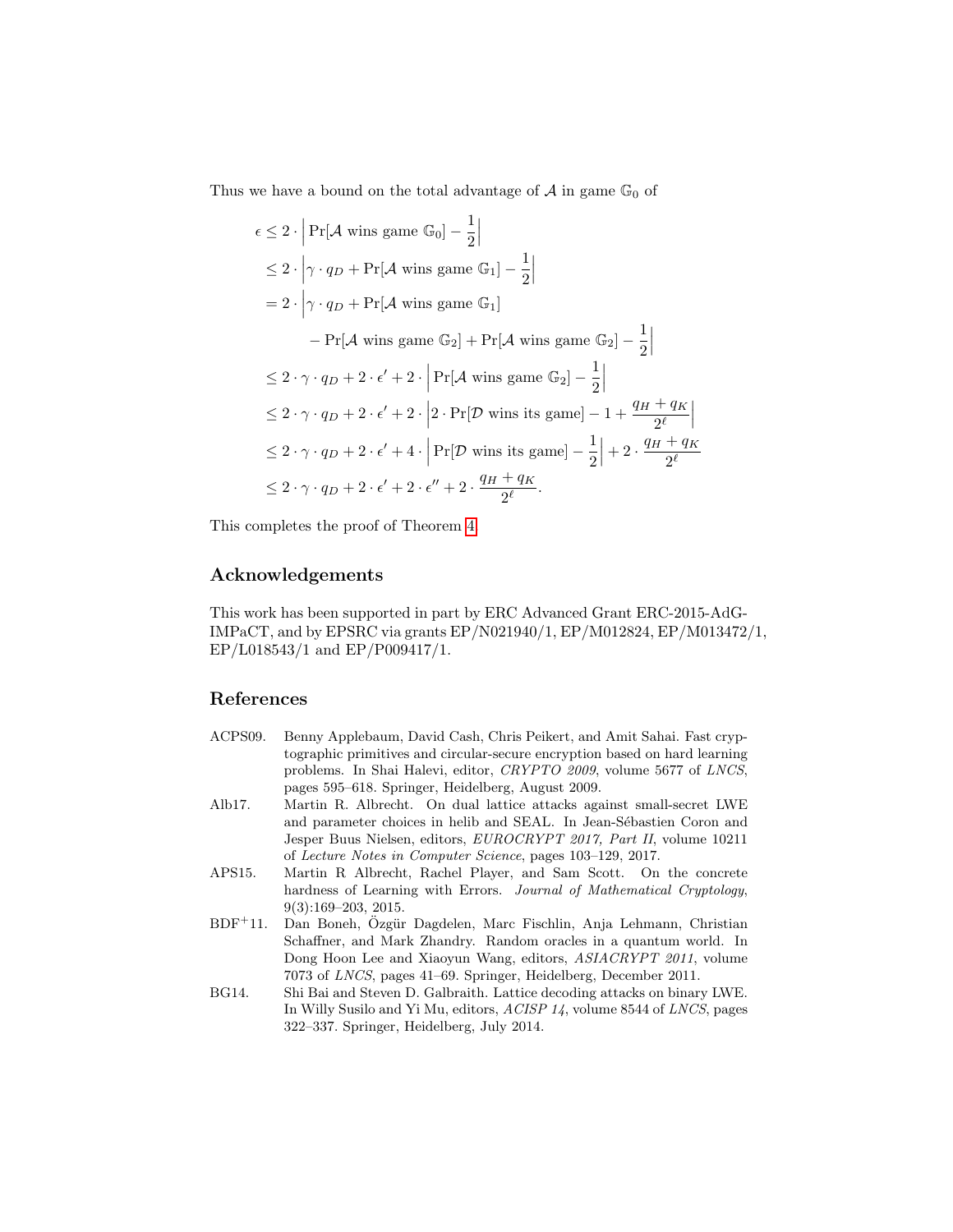- <span id="page-16-4"></span>BV11a. Zvika Brakerski and Vinod Vaikuntanathan. Efficient fully homomorphic encryption from (standard) LWE. In Rafail Ostrovsky, editor, 52nd FOCS, pages 97–106. IEEE Computer Society Press, October 2011.
- <span id="page-16-3"></span>BV11b. Zvika Brakerski and Vinod Vaikuntanathan. Fully homomorphic encryption from ring-LWE and security for key dependent messages. In Phillip Rogaway, editor, CRYPTO 2011, volume 6841 of LNCS, pages 505–524. Springer, Heidelberg, August 2011.
- <span id="page-16-0"></span>CHK<sup>+</sup>17. Jung Hee Cheon, Kyoohyung Han, Jinsu Kim, Changmin Lee, and Yongha Son. A practical post-quantum public-key cryptosystem based on spLWE. In Seokhie Hong and Jong Hwan Park, editors, ICISC 16, volume 10157 of LNCS, pages 51–74. Springer, Heidelberg, November / December 2017.
- <span id="page-16-1"></span>CMV<sup>+</sup>15. Donald Donglong Chen, Nele Mentens, Frederik Vercauteren, Sujoy Sinha Roy, Ray C. C. Cheung, Derek Pao, and Ingrid Verbauwhede. High-speed polynomial multiplication architecture for Ring-LWE and SHE cryptosystems. IEEE Trans. on Circuits and Systems, 62-I(1):157–166, 2015.
- <span id="page-16-7"></span>CS03. Ronald Cramer and Victor Shoup. Design and analysis of practical publickey encryption schemes secure against adaptive chosen ciphertext attack. SIAM Journal on Computing, 33(1):167–226, 2003.
- <span id="page-16-2"></span>DB16. Chaohui Du and Guoqiang Bai. A family of scalable polynomial multiplier architectures for ring-LWE based cryptosystems. Cryptology ePrint Archive, Report 2016/323, 2016. <http://eprint.iacr.org/2016/323>.
- <span id="page-16-8"></span>Den03. Alexander W. Dent. A designer's guide to KEMs. In Kenneth G. Paterson, editor, 9th IMA International Conference on Cryptography and Coding, volume 2898 of LNCS, pages 133–151. Springer, Heidelberg, December 2003.
- <span id="page-16-12"></span>DXL12. Jintai Ding, Xiang Xie, and Xiaodong Lin. A simple provably secure key exchange scheme based on the learning with errors problem. Cryptology ePrint Archive, Report 2012/688, 2012. [http://eprint.iacr.org/2012/](http://eprint.iacr.org/2012/688) [688](http://eprint.iacr.org/2012/688).
- <span id="page-16-6"></span>FO99a. Eiichiro Fujisaki and Tatsuaki Okamoto. How to enhance the security of public-key encryption at minimum cost. In Hideki Imai and Yuliang Zheng, editors, PKC'99, volume 1560 of LNCS, pages 53–68. Springer, Heidelberg, March 1999.
- <span id="page-16-9"></span>FO99b. Eiichiro Fujisaki and Tatsuaki Okamoto. Secure integration of asymmetric and symmetric encryption schemes. In Michael J. Wiener, editor, CRYPTO'99, volume 1666 of LNCS, pages 537–554. Springer, Heidelberg, August 1999.
- <span id="page-16-10"></span>FO13. Eiichiro Fujisaki and Tatsuaki Okamoto. Secure integration of asymmetric and symmetric encryption schemes. Journal of Cryptology, 26(1):80–101, January 2013.
- <span id="page-16-13"></span>GH15. Tim Güneysu and Helena Handschuh, editors. CHES 2015, volume 9293 of LNCS. Springer, Heidelberg, September 2015.
- <span id="page-16-11"></span>GMMV03. David Galindo, Sebastià Martín Molleví, Paz Morillo, and Jorge Luis Villar. Easy verifiable primitives and practical public key cryptosystems. In Colin Boyd and Wenbo Mao, editors, ISC 2003, volume 2851 of LNCS, pages 69–83. Springer, Heidelberg, October 2003.
- <span id="page-16-5"></span>GSW13. Craig Gentry, Amit Sahai, and Brent Waters. Homomorphic encryption from learning with errors: Conceptually-simpler, asymptoticallyfaster, attribute-based. In Ran Canetti and Juan A. Garay, editors, CRYPTO 2013, Part I, volume 8042 of LNCS, pages 75–92. Springer, Heidelberg, August 2013.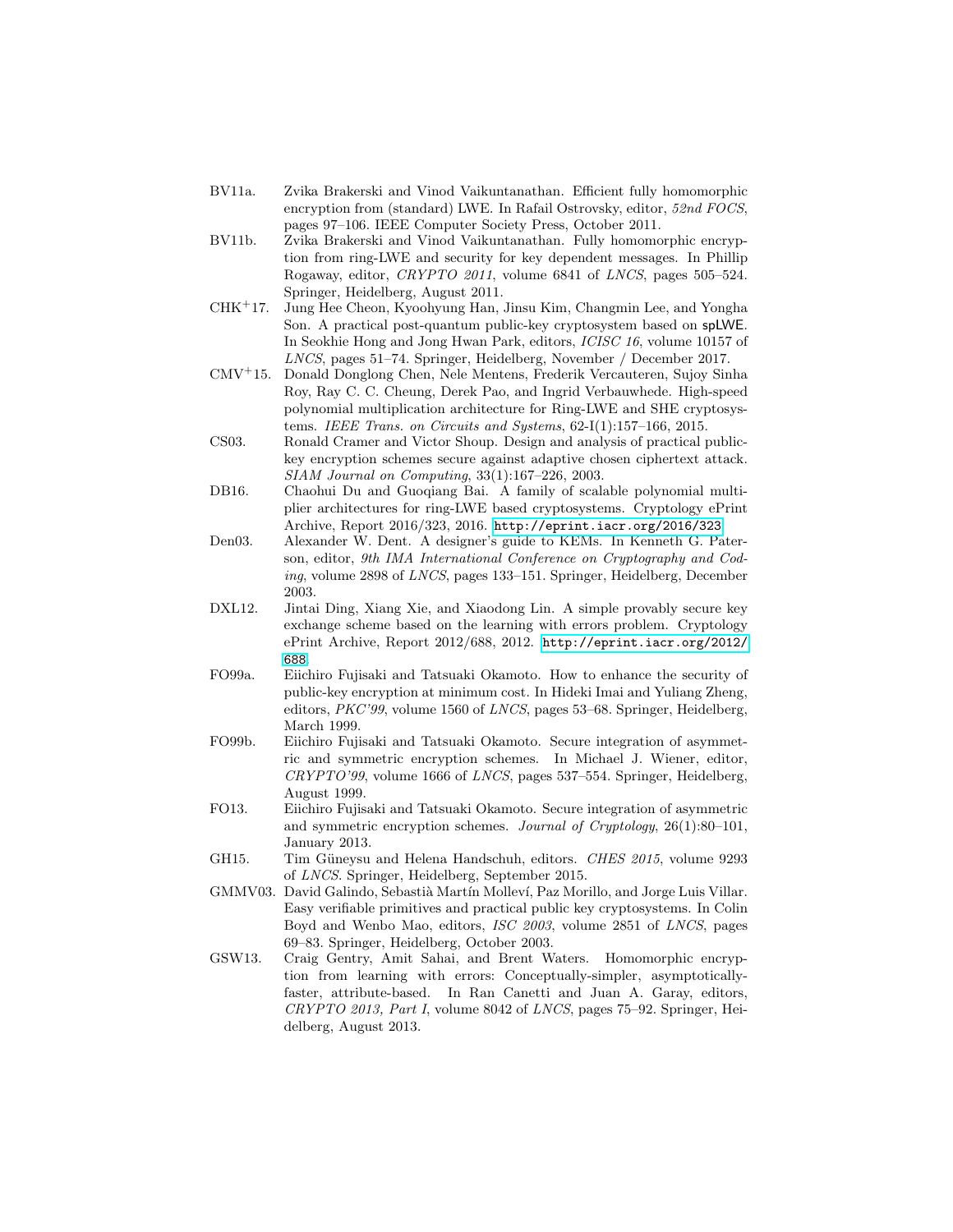- <span id="page-17-10"></span>HHK17. Dennis Hofheinz, Kathrin Hövelmanns, and Eike Kiltz. A modular analysis of the Fujisaki-Okamoto transformation. Cryptology ePrint Archive, Report 2017/604, 2017. <http://eprint.iacr.org/2017/604>.
- <span id="page-17-7"></span>KF15. Paul Kirchner and Pierre-Alain Fouque. An improved BKW algorithm for LWE with applications to cryptography and lattices. In Rosario Gennaro and Matthew J. B. Robshaw, editors, CRYPTO 2015, Part I, volume 9215 of LNCS, pages 43–62. Springer, Heidelberg, August 2015.
- <span id="page-17-8"></span>KMW16. Elena Kirshanova, Alexander May, and Friedrich Wiemer. Parallel implementation of BDD enumeration for LWE. In Mark Manulis, Ahmad-Reza Sadeghi, and Steve Schneider, editors, ACNS 16, volume 9696 of LNCS, pages 580–591. Springer, Heidelberg, June 2016.
- <span id="page-17-6"></span>LP11. Richard Lindner and Chris Peikert. Better key sizes (and attacks) for LWEbased encryption. In Aggelos Kiayias, editor, CT-RSA 2011, volume 6558 of LNCS, pages 319–339. Springer, Heidelberg, February 2011.
- <span id="page-17-11"></span>LPR10. Vadim Lyubashevsky, Chris Peikert, and Oded Regev. On ideal lattices and learning with errors over rings. In Henri Gilbert, editor, EURO-CRYPT 2010, volume 6110 of LNCS, pages 1–23. Springer, Heidelberg, May 2010.
- <span id="page-17-2"></span>LPR13. Vadim Lyubashevsky, Chris Peikert, and Oded Regev. A toolkit for ring-LWE cryptography. In Thomas Johansson and Phong Q. Nguyen, editors, EUROCRYPT 2013, volume 7881 of LNCS, pages 35–54. Springer, Heidelberg, May 2013.
- <span id="page-17-3"></span>LSR<sup>+</sup>15. Zhe Liu, Hwajeong Seo, Sujoy Sinha Roy, Johann Großschädl, Howon Kim, and Ingrid Verbauwhede. Efficient ring-LWE encryption on 8-bit AVR processors. In Güneysu and Handschuh [\[GH15\]](#page-16-13), pages 663–682.
- <span id="page-17-13"></span>MR09. Daniele Micciancio and Oded Regev. Lattice-based cryptography. In Daniel J. Bernstein, Johannes Buchmann, and Erik Dahmen, editors, Post-Quantum Cryptography, pages 147–191, Berlin, Heidelberg, New York, 2009. Springer, Heidelberg.
- <span id="page-17-0"></span>NIS17. NIST National Institute for Standards and Technology. Postquantum crypto project, 2017. [http://csrc.nist.gov/groups/ST/](http://csrc.nist.gov/groups/ST/post-quantum-crypto/) [post-quantum-crypto/](http://csrc.nist.gov/groups/ST/post-quantum-crypto/).
- <span id="page-17-9"></span>Pei14. Chris Peikert. Lattice cryptography for the internet. Cryptology ePrint Archive, Report 2014/070, 2014. <http://eprint.iacr.org/2014/070>.
- <span id="page-17-1"></span>Reg05. Oded Regev. On lattices, learning with errors, random linear codes, and cryptography. In Harold N. Gabow and Ronald Fagin, editors, 37th ACM STOC, pages 84–93. ACM Press, May 2005.
- <span id="page-17-4"></span>RRVV15. Oscar Reparaz, Sujoy Sinha Roy, Frederik Vercauteren, and Ingrid Verbauwhede. A masked ring-LWE implementation. In Güneysu and Handschuh [\[GH15\]](#page-16-13), pages 683–702.
- <span id="page-17-5"></span>RVM<sup>+</sup>14. Sujoy Sinha Roy, Frederik Vercauteren, Nele Mentens, Donald Donglong Chen, and Ingrid Verbauwhede. Compact ring-LWE cryptoprocessor. In Lejla Batina and Matthew Robshaw, editors, CHES 2014, volume 8731 of LNCS, pages 371–391. Springer, Heidelberg, September 2014.
- <span id="page-17-12"></span>TU16. Ehsan Ebrahimi Targhi and Dominique Unruh. Post-quantum security of the Fujisaki-Okamoto and OAEP transforms. In Martin Hirt and Adam D. Smith, editors, TCC 2016-B, Part II, volume 9986 of LNCS, pages 192-216. Springer, Heidelberg, October / November 2016.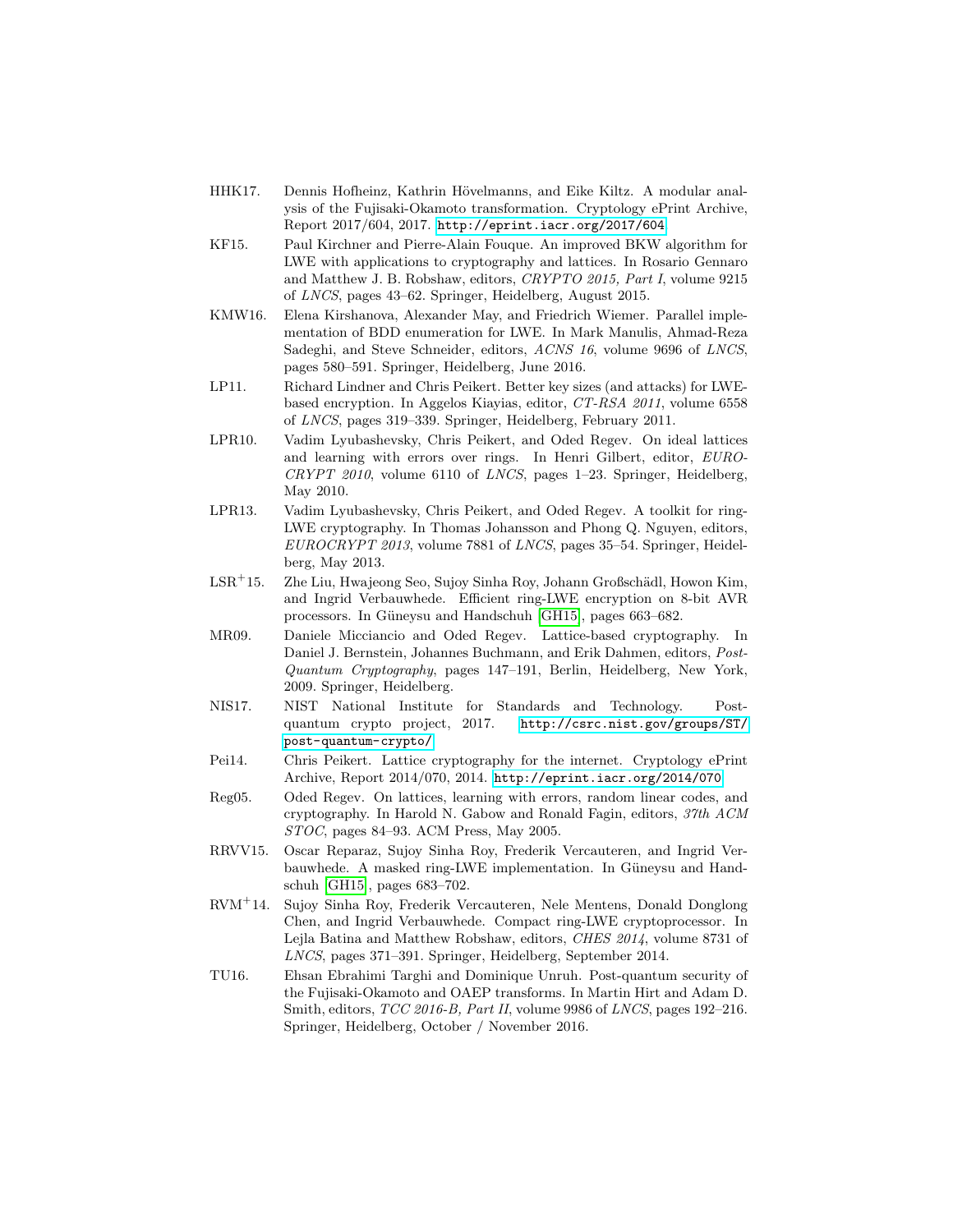# A Proof of Theorem [1](#page-8-1)

Proof. This is essentially the "standard" proof of security for Ring-LWE based encryption [\[LPR10\]](#page-17-11). We proceed by a series of Games, where we model the PRG as a random oracle, and thus can select the randomness used from the required distributions at will without using the PRG. In Game  $\mathbb{G}_0$ , given in Figure [5,](#page-18-0) we are playing the usual IND-CPA game for our encryption scheme: We see that



<span id="page-18-0"></span>Figure 5. Game  $\mathbb{G}_0$ : IND-CPA Security of our Encryption Scheme

there are three Ring-LWE samples here, one given by  $(a, b = a \cdot s + e')$  where  $e'$ is selected from the distribution  $\chi_{\sigma}$ , one given by  $(a, a' = a \cdot v + e)$  and one given by  $(b, b' = a \cdot v + e)$ , where the last two are for the same secret v. It is clear that we have

$$
\mathsf{Adv}^{\mathsf{IND}\text{-}\mathsf{CPA}}(\mathcal{A}) = 2 \cdot \left| \Pr[\beta = \beta'] - \frac{1}{2} \right| = 2 \cdot \left| \Pr[\mathcal{A} \text{ wins game } \mathbb{G}_0] - \frac{1}{2} \right|.
$$

We now make a game hop to the game, defined in Figure [6](#page-19-0) in which instead of picking  $b = a \cdot s + e'$  we select  $b \in R_q$  uniformly at random. It is then clear that if the adversary can distinguish playing  $\mathbb{G}_0$  from  $\mathbb{G}_1$  then it can solve the LWE problem, thus we have, for some adversary  $\mathcal{B}$ ,

$$
\left|\Pr[\mathcal{A} \text{ wins game } \mathbb{G}_0] - \Pr[\mathcal{A} \text{ wins game } \mathbb{G}_1]\right| = \mathsf{Adv}^{\mathsf{LWE}}(\mathcal{B}, 1, t).
$$

We now make another game hop in which we replace  $a'$  and  $b'$  by elements selected uniformly at random. We call this Game  $\mathbb{G}_2$  and give it in Figure [7.](#page-19-1) Again it is clear that if A can distinguish between playing  $\mathbb{G}_1$  and  $\mathbb{G}_2$  then it can solve the LWE problem. Thus we have, for some adversary  $D$ ,

$$
\left| \Pr[\mathcal{A} \text{ wins game } \mathbb{G}_1] - \Pr[\mathcal{A} \text{ wins game } \mathbb{G}_2] \right| = \mathsf{Adv}^{\mathsf{LWE}}(\mathcal{D}, 2, t).
$$